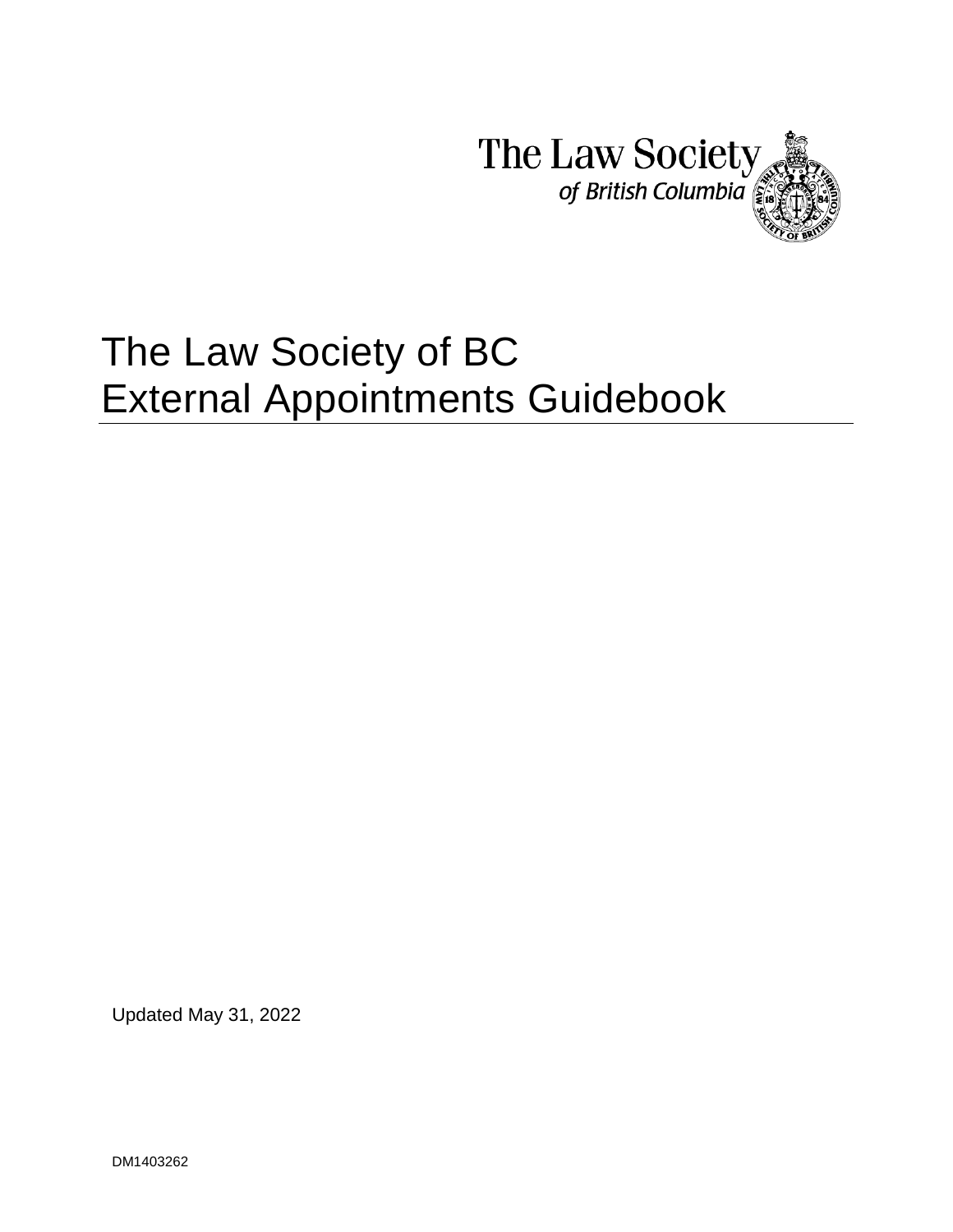## **President's Message**

For many years the Law Society of British Columbia has appointed lawyers and judges to boards, councils and committees of outside bodies. The appointments are made by the Society's Benchers, Executive Committee or President, under authority conferred by the *[Legal Profession](https://www.lawsociety.bc.ca/support-and-resources-for-lawyers/act-rules-and-code/legal-profession-act/part-1-organization/)*  [Act](https://www.lawsociety.bc.ca/support-and-resources-for-lawyers/act-rules-and-code/legal-profession-act/part-1-organization/), (S.B.C 1998, c. 9.), the [Law Society Rules,](https://www.lawsociety.bc.ca/support-and-resources-for-lawyers/act-rules-and-code/law-society-rules/) Bencher resolutions, and the governing statutes, constitutions and by-laws of those outside bodies.

This guidebook presents information about the external appointments process. Section 1 sets out the Law Society's appointments policy. Section 2 outlines the key responsibilities of the Law Society when making appointments to other bodies. Section 3 provides background information and directions for submitting expressions of interest and submitting applications.

We hope that the guidebook serves as a useful reference for appointees and those who may be interested in putting their names forward as potential appointees.

For more information on the Law Society external appointments process, please contact the Manager of Governance & Board Relations at [BencherRelations@lsbc.org.](mailto:BencherRelations@lsbc.org)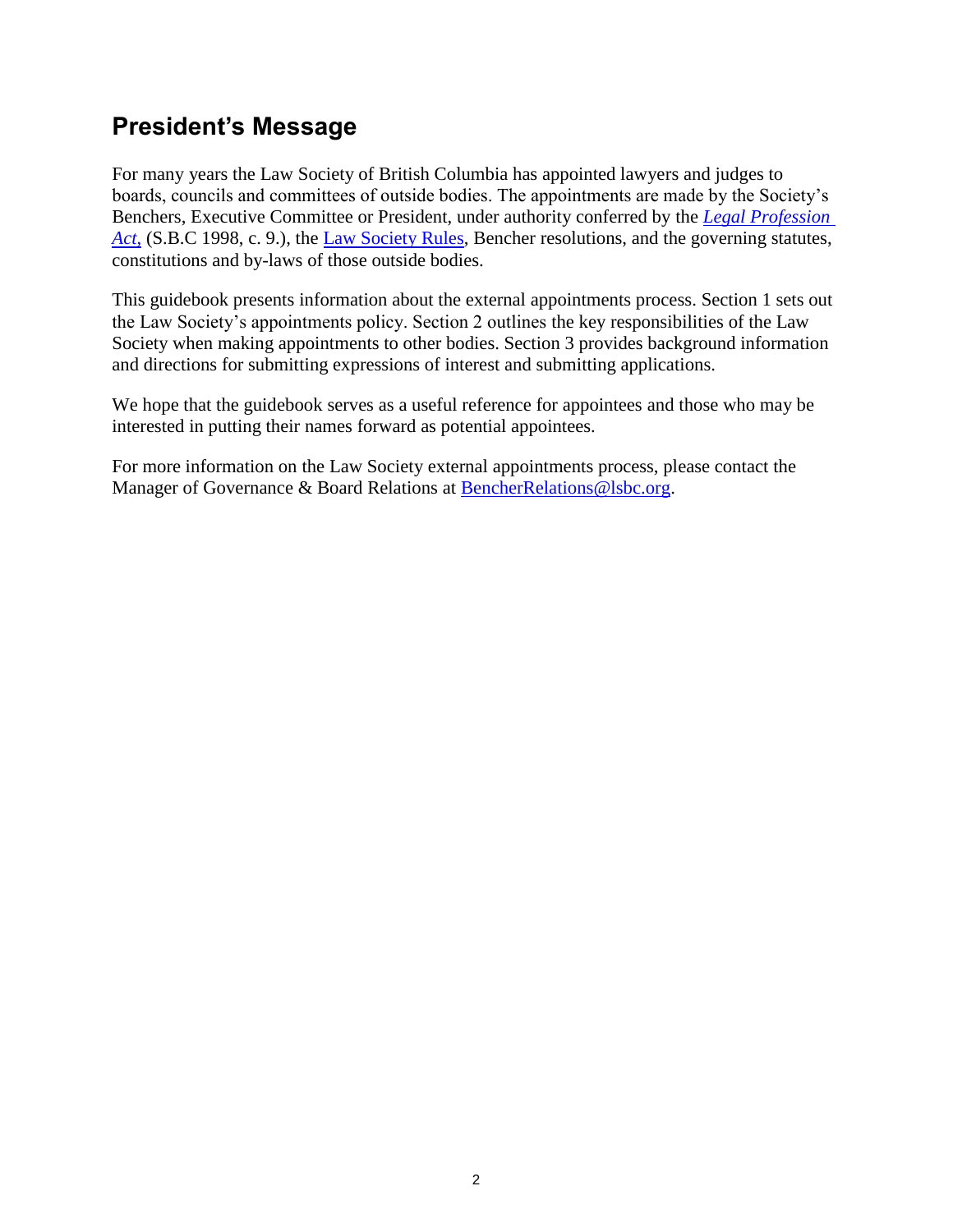## **1. Law Society Appointments: Policy and Process**

#### **1.1. Law Society Appointments Policy**

The objective of the Law Society Appointments Policy is "... to ensure that well-qualified persons with the requisite character, knowledge, expertise, willingness and ability to undertake the duties of the position are appointed." The Appointments Policy outlines various selection and appointment guidelines.

### **1.2. Term of office**

Subject to the constitutional documents of the external organization, Law Society appointments to any position will normally not exceed a total period of six years. An initial appointment to a position should not create an expectation of automatic reappointment.

#### **1.3. Benchers or non-Benchers**

A Bencher should be appointed to an outside body only if that body's legislation or by-laws require that the Law Society appointee be a Bencher. In all other cases there is a presumption against appointing Benchers to other bodies. An example of a circumstance in which that presumption might be rebutted is in the case of a newly created body, where it might be desirable to appoint a Bencher for the first one or two terms, or until the body's procedures are well established.

#### **1.4. Geographic considerations**

The Law Society considers geographical representation when making appointments to organizations which have a province-wide scope.

#### **1.5. Equity**

The Law Society promotes diversity in its internal and external appointments and strives to ensure adequate representation based on gender, Indigenous identity, cultural diversity, disability, sexual orientation and gender identity.

#### **1.6. Appointment of judges**

Where the legislation or by-laws of the body permit, judges are eligible to be appointed to positions by the Law Society.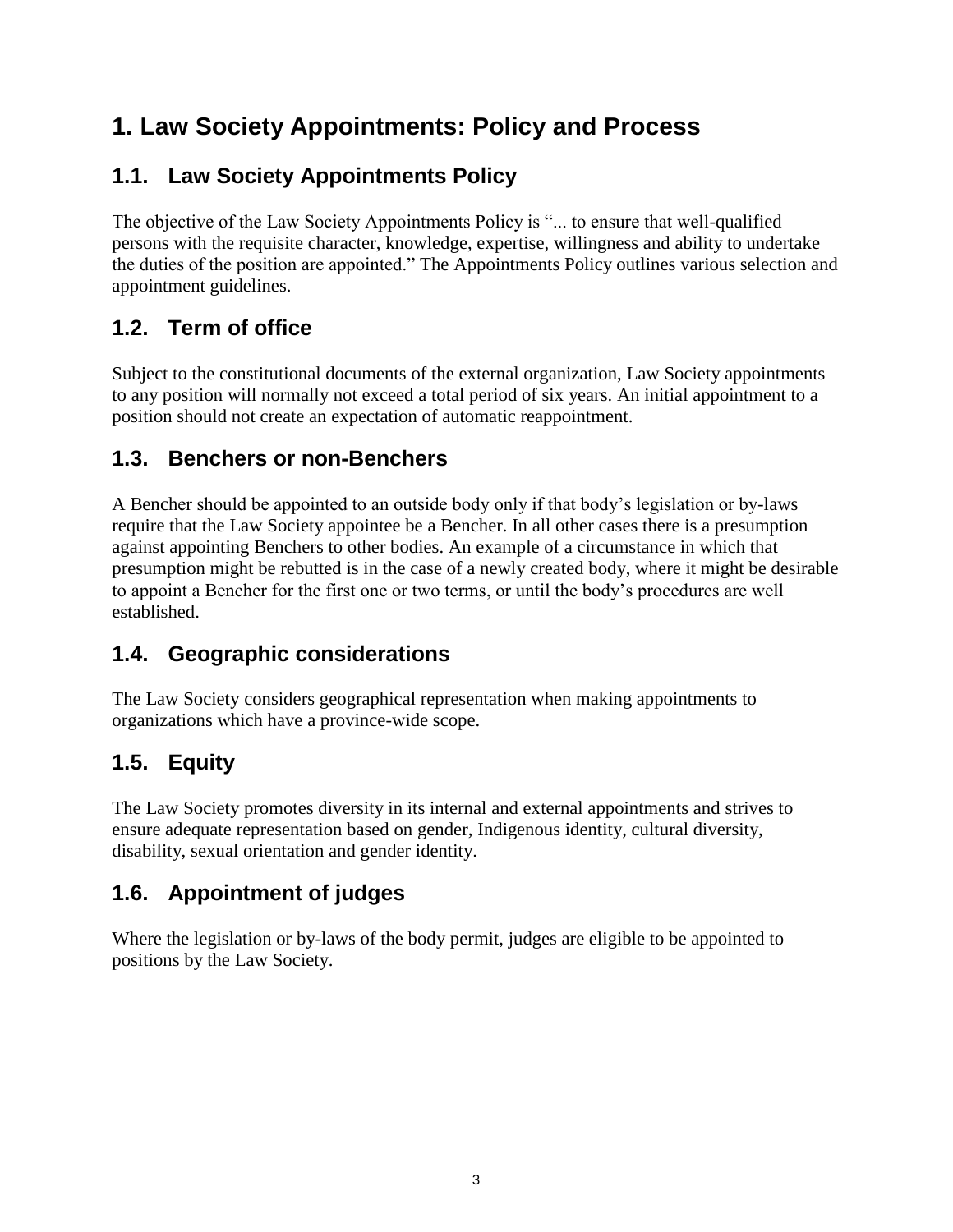#### **1.7. Communication expectations**

All Law Society appointees or nominees to other bodies are expected to provide timely notice to the Law Society of any plans, policies or events that

- materially change the body's objects or operations, or
- could reasonably be considered inconsistent with the Society's mandate to uphold and protect the public interest in the administration of justice
	- o unless to provide such notice would be contrary to their duty to act in the best interests of those bodies

In addition, Law Society appointees or nominees to bodies whose objects are related to the Society's public interest mandate should expect to be requested

- to provide periodic updates on those bodies' affairs to the Executive Committee or the Appointments Subcommittee
	- o including any plans, policies or events that
		- materially change the bodies' objects or operations, or
		- could reasonably be considered to be inconsistent with the public interest in the administration of justice
	- o unless to do so would be contrary to their duty to act in the best interests of those bodies
- to complete a voluntary, online assessment of their appointment experience at the conclusion of each term

These periodic updates and post-appointment assessments by Law Society appointees to bodies whose objects are related to the Society's public interest mandate

- reflect and enhance the mutual commitment of the Law Society and those bodies
	- o to protecting and promoting the public interest in the administration of justice
	- o to supporting good governance practice by the Law Society and those bodies
	- o to supporting continuous improvement of the Law Society's processes for making appointments and nominations to outside bodies

The Law Society will maintain a listing of Law Society appointments, both current and pending, on the Law Society website, including

- description of the organization
- outline of the appointee's responsibilities
- contact information for inquiries
- directions for submitting expressions of interest and resumes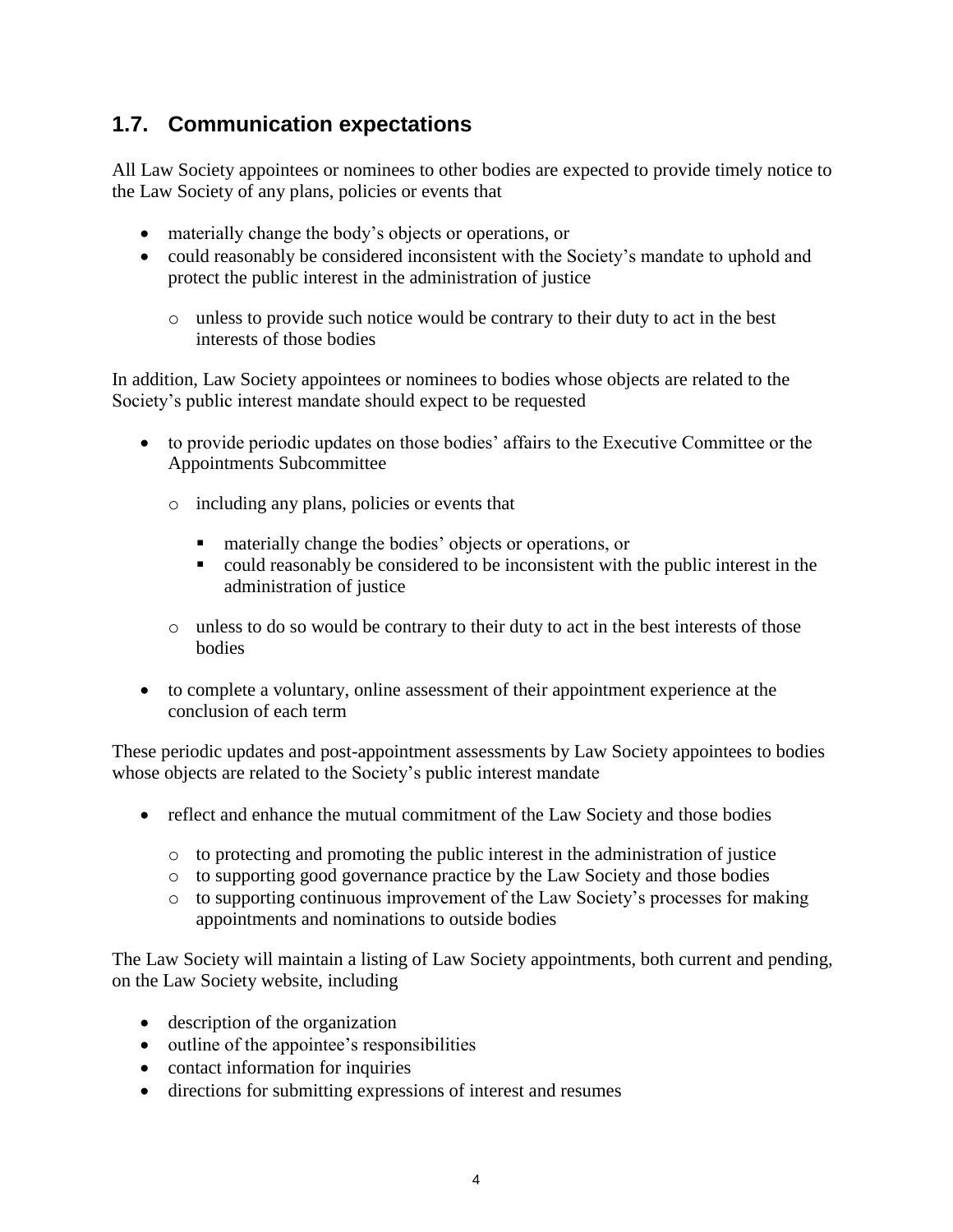The Law Society will provide appropriate orientation and guidance regarding its expectations of those appointees to outside bodies whose responsibilities include representing and communicating the interests of the Law Society to such bodies.

## **2. Law Society Appointments Process**

The Executive Committee considers and makes recommendations regarding all Law Society external appointments and nominations.

The Executive Committee strives to ensure that its recommendations for appointment or nomination to the Law Society's appointing authority (the Benchers, the Executive Committee or the President) are well informed, appropriately considered and timely, and in accordance with the Law Society's Appointments Policy.

A list of Law Society appointments, both current and pending, is included as Appendix A.

## **3. Expressions of Interest**

Individuals who wish to express their interest in being considered as an appointee or nominee are encouraged to submit an online application for consideration on the Law Society website: [www.lawsociety.bc.ca.](http://www.lawsociety.bc.ca/)

The online expressions of interest form can be found under About Us > Volunteers and Appointments > [Apply Online for](https://www.lawsociety.bc.ca/lsbc/apps/forms/appt/index.cfm) Consideration. Applicants are requested to submit a current resume, a brief expression of interest and an outline of related skills and experience. Applicants are also asked to indicate the organizations and appointments of particular interest to them.

We will keep each applicant's expression of interest and related information for one year from the date of submission, or until the date a resulting appointment takes effect, whichever comes first. You will be contacted if you are short-listed for an upcoming appointment or nomination.

If you have questions about Law Society appointments to other organizations, please contact the Manager of Governance & Board Relations at [BencherRelations@lsbc.org.](mailto:BencherRelations@lsbc.org)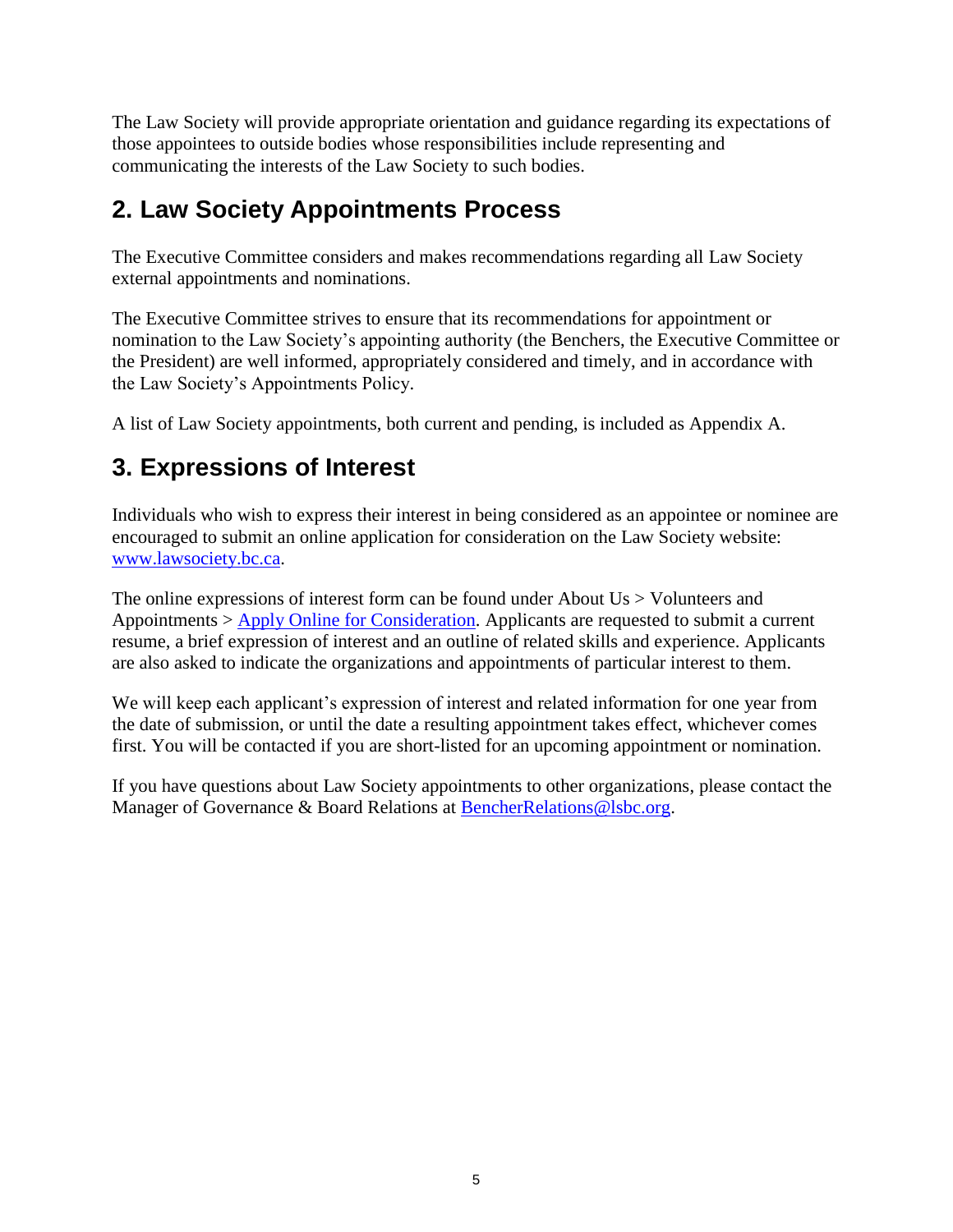#### **Appendix A**

#### **Table of Contents**

- 1. [British Columbia Law Institute Board of Directors](#page-7-0)
- 2. [Canadian Bar Association of BC Benevolent Society Board of Directors](#page-7-1)
- 3. Continuing Legal [Education Society of BC](#page-8-0) Board of Directors
- 4. [Federation of Law Societies of Canada Council](#page-10-0)
- 5. [Law Foundation of British Columbia](#page-11-0)
- 6. Legal Aid BC [Board of Directors](#page-12-0)
- 7. [Land Title and Survey Authority Board of Directors](#page-13-0)
- 8. [Canadian Bar Association of British Columbia Branch Provincial Council](#page-14-0)
- 9. [Provincial Judicial Council](#page-15-0)
- 10. [Committee on Relations with the Judiciary](#page-16-0)
- 11. [Federal Judicial Advisory Committee for British Columbia](#page-17-0)
- 12. [Provincial Court Family Rules Project Working Group](#page-17-1)
- 13. [Land Title and Survey Authority Stakeholder Advisory Committee](#page-18-0)
- 14. [Building Board of Appeal, City of Vancouver](#page-19-0)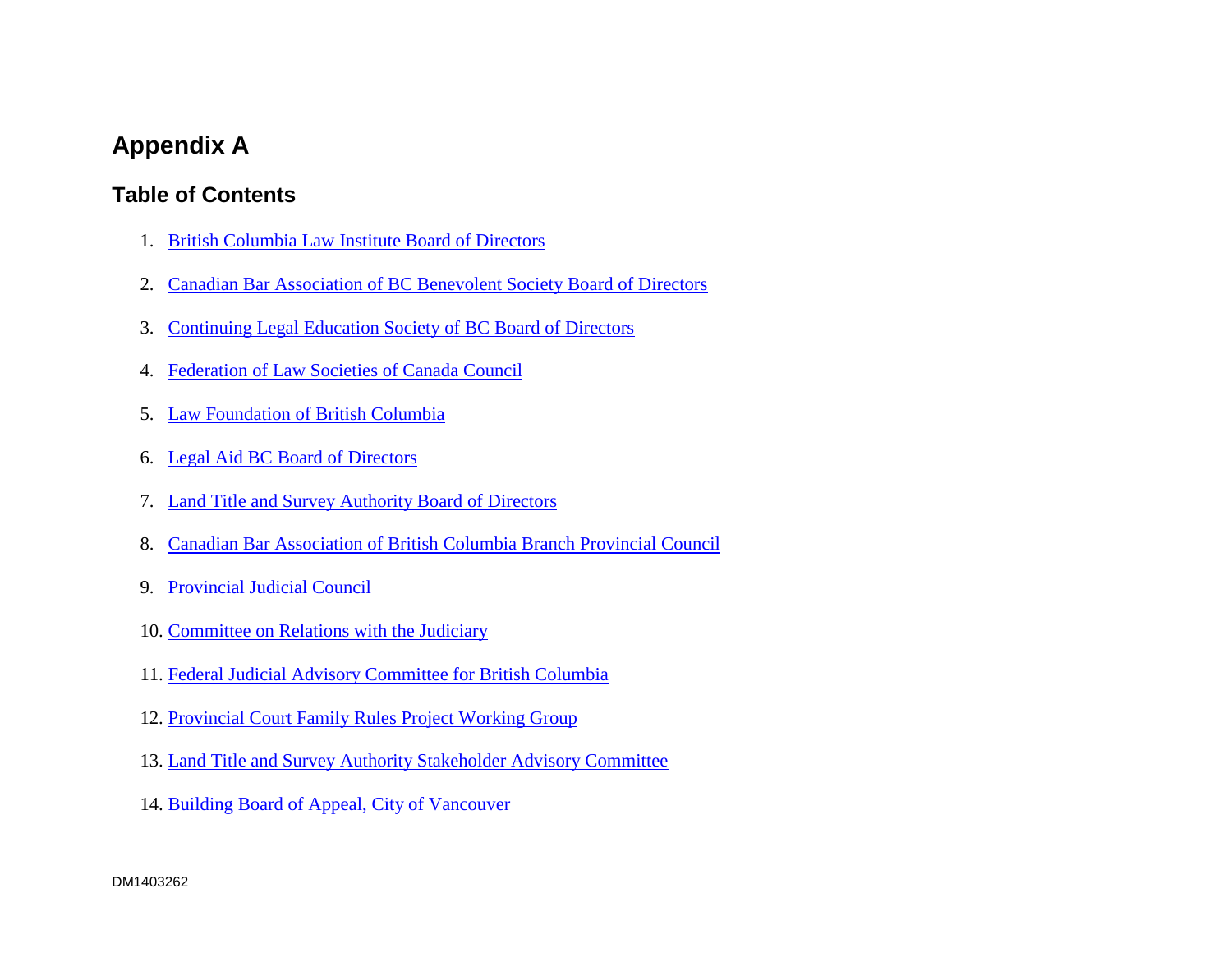- 15. [Hamber Foundation Board of Governors](#page-20-0)
- 16. Vancouver [Airport Authority Board of Directors](#page-21-0)
- 17. [Vancouver Foundation Board of Directors](#page-22-0)
- 18. [British Columbia Supreme Court Civil and Family Rules Committee](#page-22-1)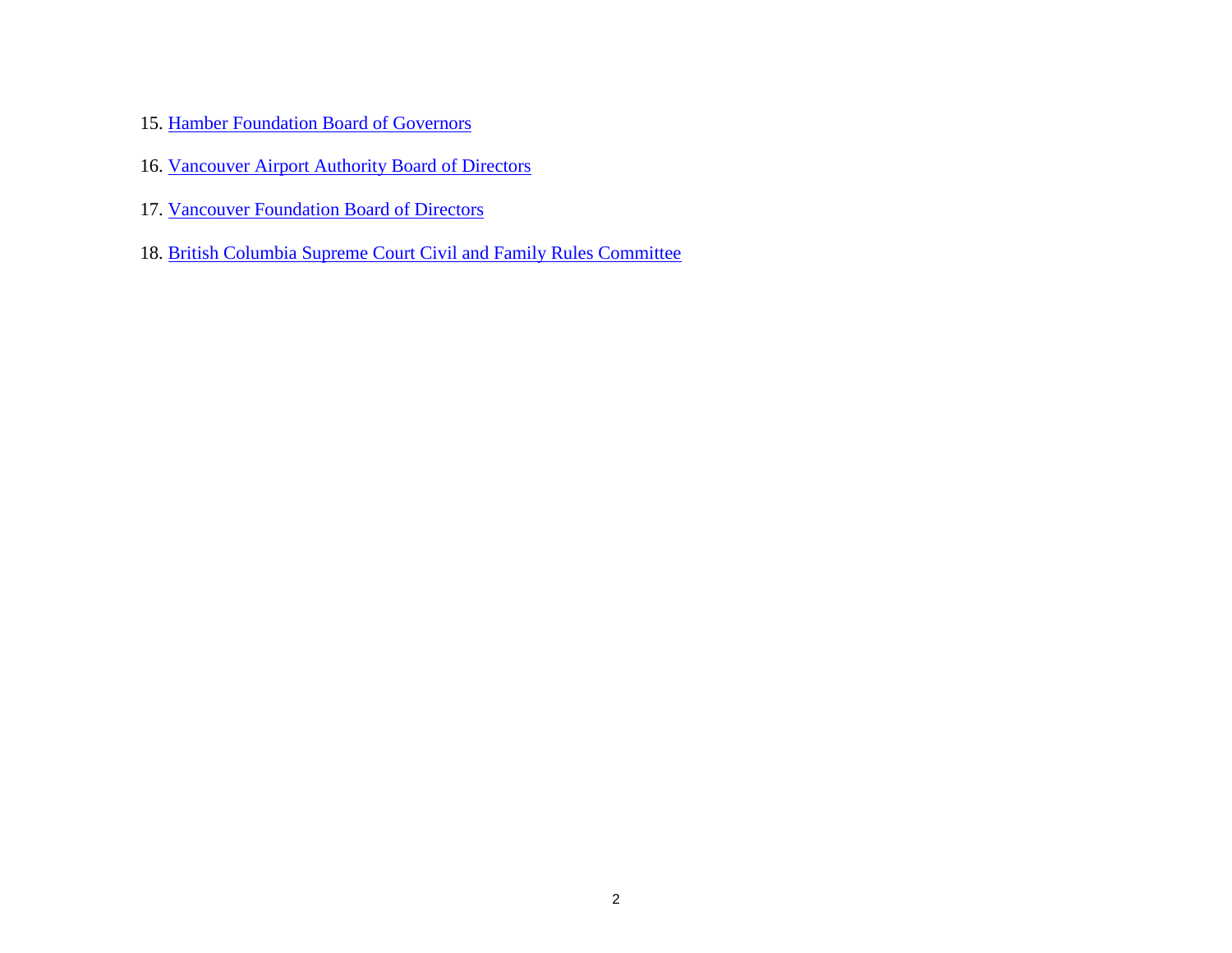<span id="page-7-1"></span><span id="page-7-0"></span>

| 1.                                      | British Columbia Law Institute ("BCLI") Board of Directors                                                                                                                                                                                                                                                                                                                                                               |
|-----------------------------------------|--------------------------------------------------------------------------------------------------------------------------------------------------------------------------------------------------------------------------------------------------------------------------------------------------------------------------------------------------------------------------------------------------------------------------|
| Description                             | The purposes of the BCLI are to:<br>promote the clarification and simplification of the law and its adaptation to modern social needs,<br>promote improvement of the administration of justice and respect for the rule of law, and<br>promote and carry out scholarly legal research.                                                                                                                                   |
| Appointee's<br>Responsibilities         | The Appointee's obligations, powers and duties are:<br>promoting purposes of BCLI and avoiding personal gain<br>exercising powers of and acting on behalf of the Society<br>$\bullet$<br>amending Constitution and By-laws                                                                                                                                                                                               |
| Contact<br>Information for<br>Inquiries | British Columbia Law Institute<br>Phone: 604.822.0142<br>1822 East Mall<br>E-mail: <b>bcli@bcli.org</b><br>University of British Columbia<br>Vancouver, BC V6T 1Z1                                                                                                                                                                                                                                                       |
| Current<br>Appointments                 | Julia Elspeth Lawn (appointed 6/1/2021, expires 5/31/2024)<br>Stacey M. Edzerza Fox (appointed 12/1/2021, expires 11/30/2024)                                                                                                                                                                                                                                                                                            |
| Pending<br>Appointments                 | None                                                                                                                                                                                                                                                                                                                                                                                                                     |
| 2.                                      | <b>Canadian Bar Association of BC Benevolent Society ("CBABS") Board of Directors</b>                                                                                                                                                                                                                                                                                                                                    |
| Description                             | The purposes of the Society are:<br>• to provide assistance to lawyers or articled students who have suffered an illness or injury arising from any<br>cause whatsoever including but not limited to alcohol, drugs, stress and physical injury; and<br>to provide assistance to the families of lawyers or articled students who are affected by such lawyers' or<br>$\bullet$<br>articled students' illness or injury. |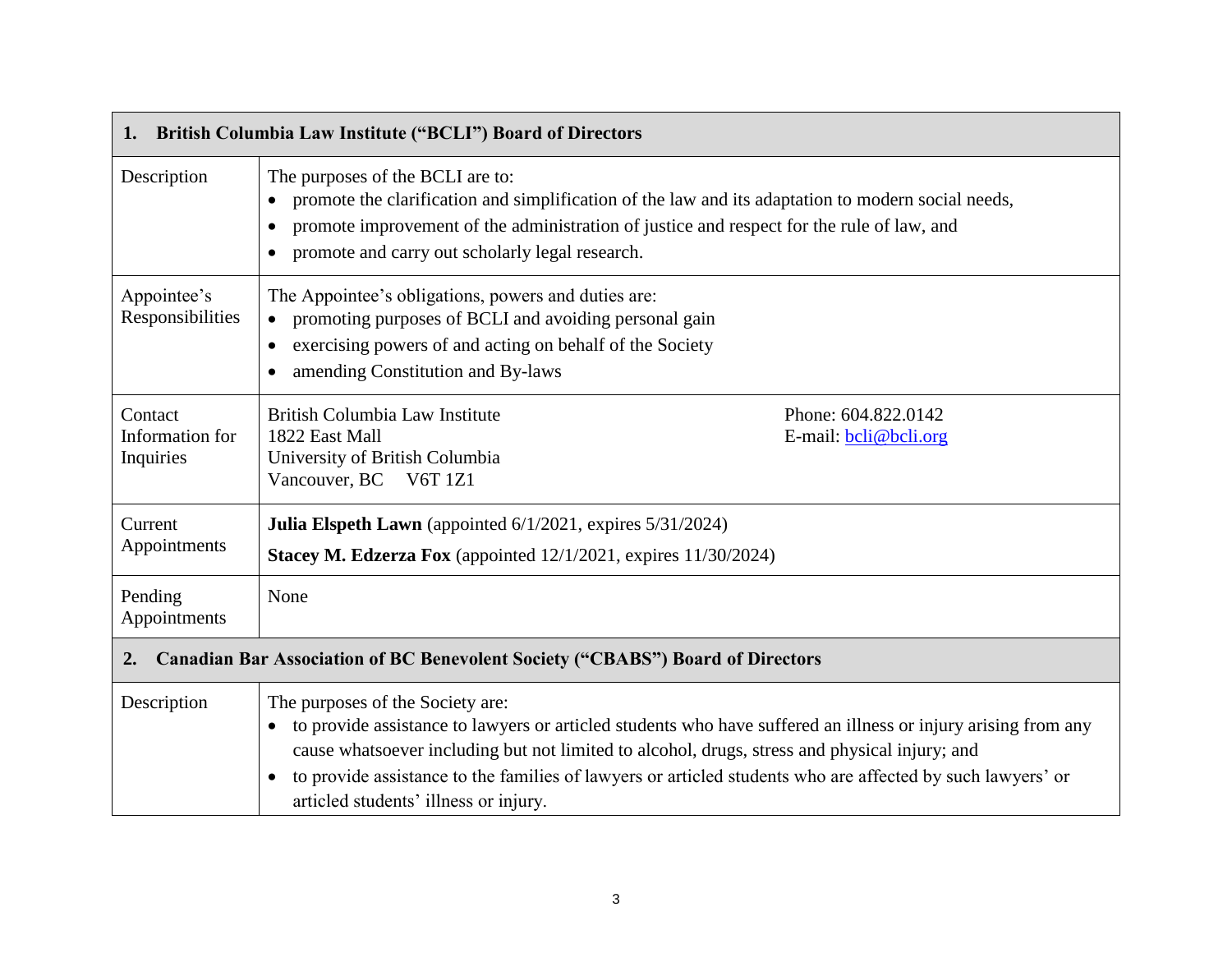<span id="page-8-0"></span>

| Appointee's<br>Responsibilities         | The Appointee's obligations, powers and duties are:<br>upholding the Society's Constitution and Complying with Its By-laws<br>$\bullet$<br>exercising Powers of and Acting on behalf of the Society<br>indemnification of Directors<br>amending the Society's By-laws                                                                                                                                                                                                                                                                                                                                                                                                                                                                                                                                                                                                                                                                                                                                    |                                                                                              |
|-----------------------------------------|----------------------------------------------------------------------------------------------------------------------------------------------------------------------------------------------------------------------------------------------------------------------------------------------------------------------------------------------------------------------------------------------------------------------------------------------------------------------------------------------------------------------------------------------------------------------------------------------------------------------------------------------------------------------------------------------------------------------------------------------------------------------------------------------------------------------------------------------------------------------------------------------------------------------------------------------------------------------------------------------------------|----------------------------------------------------------------------------------------------|
| Contact<br>Information for<br>Inquiries | Canadian Bar Association of BC Benevolent Society<br>c/o The Canadian Bar Association, BC Branch<br>10th Floor, 845 Cambie Street<br>Vancouver, BC<br>V6B 5T3                                                                                                                                                                                                                                                                                                                                                                                                                                                                                                                                                                                                                                                                                                                                                                                                                                            | Phone: 604.687.3404<br>Toll Free: 888.687.3404<br>Fax: 604.669.9601<br>E-mail: cba@bccba.org |
| Current<br>Appointments                 | Lee Ongman (appointed 5/31/2017, to be reviewed annually in conjunction with the Benevolent Society's<br>annual general meeting)                                                                                                                                                                                                                                                                                                                                                                                                                                                                                                                                                                                                                                                                                                                                                                                                                                                                         |                                                                                              |
| Pending<br>Appointments                 | None                                                                                                                                                                                                                                                                                                                                                                                                                                                                                                                                                                                                                                                                                                                                                                                                                                                                                                                                                                                                     |                                                                                              |
| 3.                                      | <b>Continuing Legal Education Society of BC ("CLE") Board of Directors</b>                                                                                                                                                                                                                                                                                                                                                                                                                                                                                                                                                                                                                                                                                                                                                                                                                                                                                                                               |                                                                                              |
| Description                             | The objects of the Society are:<br>to conduct, develop and operate educational programs for the legal profession in the Province of British<br>Columbia in order to improve and extend the knowledge of the legal profession regarding present laws and<br>legal processes;<br>to conduct, develop and operate Bar admission courses and educational programs for articled students if and<br>when requested to do so by the Law Society of British Columbia;<br>to direct attention of the legal profession to newly developing areas of law and legal processes;<br>$\bullet$<br>to bring to the attention of the legal profession practices and information gained from other professional<br>disciplines or from business which may be useful to the legal profession and to co-operate with other<br>professional and lay groups in developing and offering education programs involving the study of law;<br>to encourage members of the legal profession to take further formal education in law; |                                                                                              |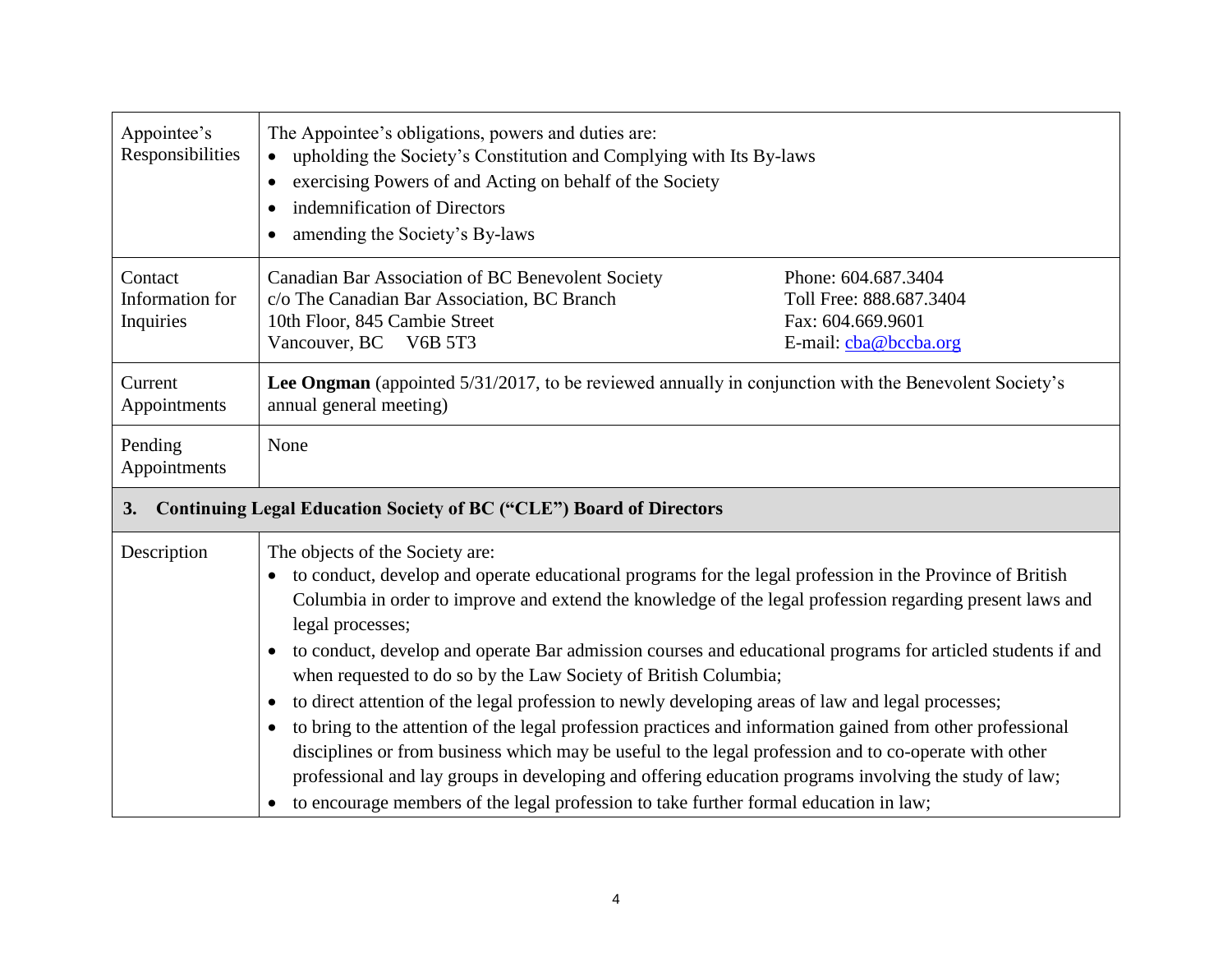|                                 | to co-operate on programs involving a knowledge of law and projects for education in the law;<br>$\bullet$                                                                                                                |
|---------------------------------|---------------------------------------------------------------------------------------------------------------------------------------------------------------------------------------------------------------------------|
|                                 | to publish books, manuals, articles, periodicals and written materials and to acquire and maintain the                                                                                                                    |
|                                 | necessary plant and equipment for this object;                                                                                                                                                                            |
|                                 | to conduct, develop and operate programs through the use, production and distribution of audio and audio-                                                                                                                 |
|                                 | visual films, tapes and materials and to acquire and maintain the necessary plant and equipment for this<br>object;                                                                                                       |
|                                 | to acquire, hold, mortgage, dispose of, and otherwise deal with real and personal property for the purposes of<br>the Society                                                                                             |
|                                 | to report any judicial or administrative decision to the legal profession and inform them of the status of any<br>proceedings before any judicial or administrative authority;                                            |
|                                 | to acquire, establish, operate or use any technology, means or system to carry out any purpose, activity,                                                                                                                 |
|                                 | program or publication of the Society.                                                                                                                                                                                    |
|                                 |                                                                                                                                                                                                                           |
| Appointee's<br>Responsibilities | The Appointee's obligations, powers and duties are:<br>upholding the Society's constitution and complying with its by-laws                                                                                                |
|                                 | exercising powers of and acting on behalf of the Society                                                                                                                                                                  |
|                                 | indemnification of Directors<br>$\bullet$                                                                                                                                                                                 |
|                                 | amending the Society's by-laws                                                                                                                                                                                            |
| Contact                         | Phone: 604.669.3544                                                                                                                                                                                                       |
| Information for                 | The Continuing Legal Education Society of British Columbia<br>500, 1155 West Pender Street<br>Fax: 604.669.9260                                                                                                           |
| Inquiries                       | <b>V6E 2P4</b><br>Vancouver, BC<br>Email: custserv@cle.bc.ca                                                                                                                                                              |
| Current<br>Appointments         | <b>Member Appointments:</b> By the President of the Law Society of BC for appointments beginning every even<br>numbered year; by the President of the Canadian Bar Association of BC for appointments beginning every odd |
|                                 | numbered year.                                                                                                                                                                                                            |
|                                 | Amy Mortimore (appointed 9/1/2016, expires 8/31/2022)                                                                                                                                                                     |
|                                 | Nina Purewal (appointed $9/1/2017$ , expires $8/31/2023$ )                                                                                                                                                                |
|                                 | Michael Sinclair (appointed 9/1/2017, expires 8/31/2023)                                                                                                                                                                  |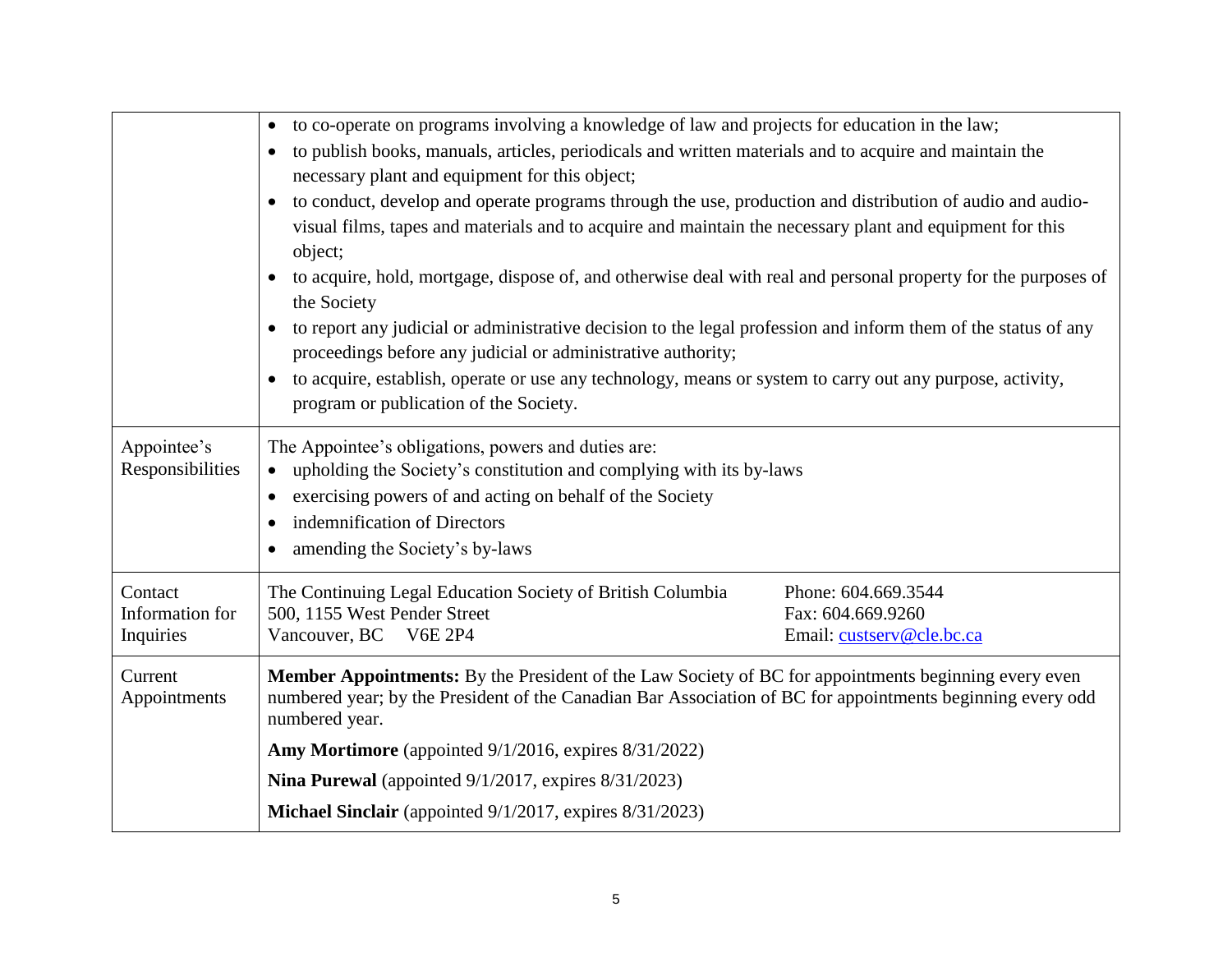<span id="page-10-0"></span>

|                         | Michelle Casavant (appointed 9/1/2018, expires 8/31/2024)                                                                                                                                                                                                                                                                                                                                                                                                                                                                                                                                                                                                             |
|-------------------------|-----------------------------------------------------------------------------------------------------------------------------------------------------------------------------------------------------------------------------------------------------------------------------------------------------------------------------------------------------------------------------------------------------------------------------------------------------------------------------------------------------------------------------------------------------------------------------------------------------------------------------------------------------------------------|
|                         | Michael Reed (appointed 2/20/2019, expires 8/31/2024)                                                                                                                                                                                                                                                                                                                                                                                                                                                                                                                                                                                                                 |
|                         | Amanda Krishan (appointed 9/1/2019, expires 8/31/2022)                                                                                                                                                                                                                                                                                                                                                                                                                                                                                                                                                                                                                |
|                         | Mary-Jane Wilson (appointed 9/1/2019, expires 8/31/2022)                                                                                                                                                                                                                                                                                                                                                                                                                                                                                                                                                                                                              |
|                         | Melanie Mortensen (appointed 9/1/2020, expires 8/31/2023)                                                                                                                                                                                                                                                                                                                                                                                                                                                                                                                                                                                                             |
|                         | <b>Brent Olthuis</b> (appointed $9/1/2020$ , expires $8/31/2023$ )                                                                                                                                                                                                                                                                                                                                                                                                                                                                                                                                                                                                    |
|                         | <b>Andrea Rowe</b> (appointed $9/1/2021$ , expires $8/31/2024$ )                                                                                                                                                                                                                                                                                                                                                                                                                                                                                                                                                                                                      |
|                         | <b>Bencher Appointments:</b>                                                                                                                                                                                                                                                                                                                                                                                                                                                                                                                                                                                                                                          |
|                         | <b>Cheryl D'Sa</b> (appointed 01/01/2022, expires 12/31/2024)                                                                                                                                                                                                                                                                                                                                                                                                                                                                                                                                                                                                         |
|                         | <b>Paul Pearson</b> (appointed $01/01/2022$ , expires $12/31/2024$ )                                                                                                                                                                                                                                                                                                                                                                                                                                                                                                                                                                                                  |
| Pending<br>Appointments | None                                                                                                                                                                                                                                                                                                                                                                                                                                                                                                                                                                                                                                                                  |
|                         | 4. Federation of Law Societies of Canada ("FLSC") Council                                                                                                                                                                                                                                                                                                                                                                                                                                                                                                                                                                                                             |
| Description             | The objects of the Council are:<br>to identify and study matters of essential concern to the legal profession in Canada and to further co-<br>$\bullet$<br>operation among the governing bodies of the legal profession in Canada with a view to achieving uniformity<br>in such matters;<br>to operate as a forum for the exchange of views and information of common interest to the governing bodies<br>$\bullet$<br>of the legal profession in Canada and facilitate the governing bodies working together on matters of common<br>concern;<br>to improve the understanding of the public respecting the work of the legal profession in Canada; and<br>$\bullet$ |
|                         | in appropriate cases, to express the views of the governing bodies of the legal profession on national and<br>$\bullet$<br>international issues in accordance with directions of the members of the Federation.                                                                                                                                                                                                                                                                                                                                                                                                                                                       |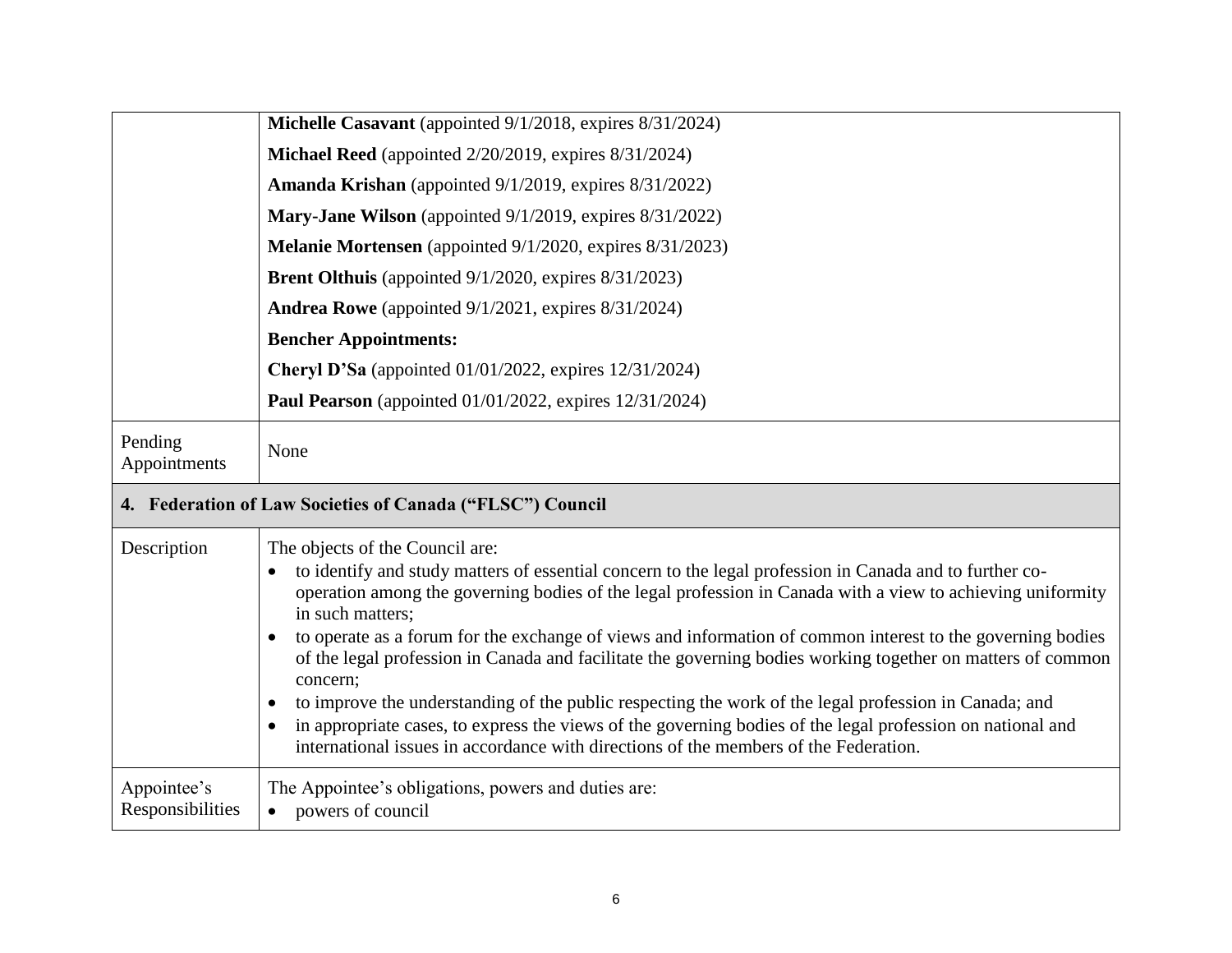<span id="page-11-0"></span>

|                                         | voting<br>$\bullet$<br>delegation and committees<br>remuneration<br>amending by-laws<br>$\bullet$                                                                                                                                                                                                      |                                                                    |
|-----------------------------------------|--------------------------------------------------------------------------------------------------------------------------------------------------------------------------------------------------------------------------------------------------------------------------------------------------------|--------------------------------------------------------------------|
| Contact<br>Information for<br>Inquiries | Federation of Law Societies of Canada<br>World Exchange Plaza<br>45 O'Connor Street<br>Suite 1810<br>Ottawa, Ontario<br>K1P 1A4                                                                                                                                                                        | Phone: 613.236.7272<br>Fax: 613.236.7233<br>E-mail: info@flsc.ca   |
| Current<br>Appointments                 | Pinder Cheema, QC (appointed 11/15/2019, expires 11/14/2022)                                                                                                                                                                                                                                           |                                                                    |
| Pending<br>Appointments                 | None                                                                                                                                                                                                                                                                                                   |                                                                    |
|                                         | 5. Law Foundation of British Columbia ("Law Foundation")                                                                                                                                                                                                                                               |                                                                    |
| Description                             | The purpose of the Foundation is to establish and maintain a fund to be used for legal education and research,<br>legal aid, law reform and establishing and maintaining law libraries in BC.                                                                                                          |                                                                    |
| Appointee's<br>Responsibilities         | The Appointee's obligations, powers and duties are:<br>applying the funds of the Foundation for the Foundation's purposes<br>Directors' or Governors' common law duties of honesty and care<br>$\bullet$<br>applying the Foundation's funds and employing lawyers to advance the Foundation's purposes |                                                                    |
| Contact<br>Information for<br>Inquiries | The Law Foundation of British Columbia<br>1340-605 Robson Street<br>Vancouver, BC V6B 5J3                                                                                                                                                                                                              | Phone: 604.688.2337<br>Fax: 604.688.4586<br>E-mail: lfbc@tlfbc.org |
| Current<br>Appointments                 | The Honourable Judge Patricia Bond (appointed 1/1/2017, expires 12/31/2022)<br><b>Lindsay LeBlanc</b> (appointed $1/1/2017$ , expires $12/31/2022$ )                                                                                                                                                   |                                                                    |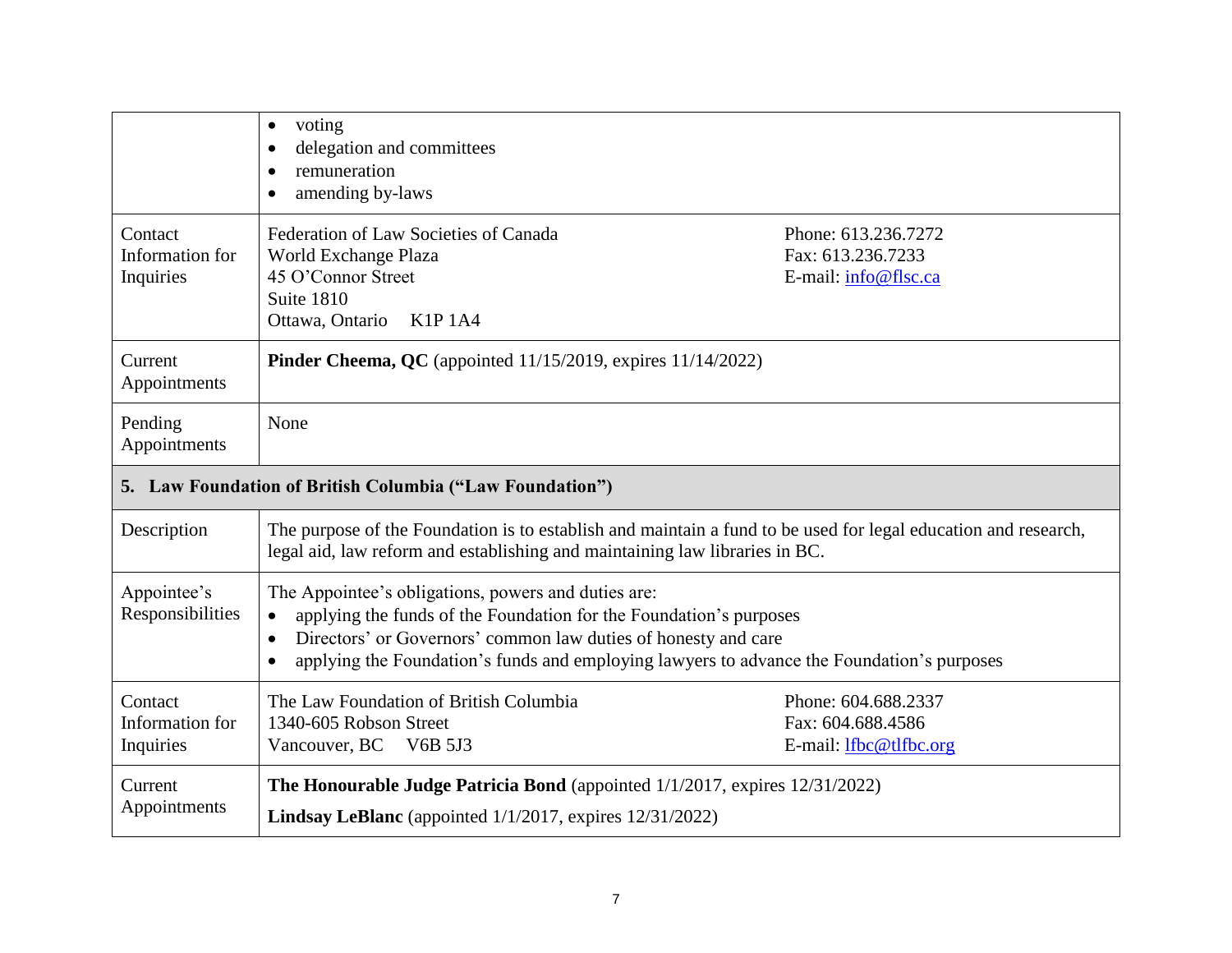<span id="page-12-0"></span>

|                                 | <b>Deanna Ludowicz, QC</b> (appointed 1/1/2017, expires 12/31/2022)                                                                                                                                                                                                                                                                                         |
|---------------------------------|-------------------------------------------------------------------------------------------------------------------------------------------------------------------------------------------------------------------------------------------------------------------------------------------------------------------------------------------------------------|
|                                 | Kathleen Kendall (appointed 1/1/2018, expires 12/31/2023)                                                                                                                                                                                                                                                                                                   |
|                                 | The Honourable Justice Thomas Crabtree (appointed 1/1/2019, expires 12/31/2024)                                                                                                                                                                                                                                                                             |
|                                 | Mary N. Childs (appointed $1/1/2020$ , expires $12/31/2022$ )                                                                                                                                                                                                                                                                                               |
|                                 | Sarah Runyon (appointed 1/1/2021, expires 12/31/2023)                                                                                                                                                                                                                                                                                                       |
|                                 | Zara Suleman (appointed $1/1/2021$ , expires $12/31/2023$ )                                                                                                                                                                                                                                                                                                 |
|                                 | Abigail Cheung (appointed 1/1/2022, expires 12/31/2024)                                                                                                                                                                                                                                                                                                     |
|                                 | Nina Purewal, QC (appointed 1/1/2022, expires 12/31/2024)                                                                                                                                                                                                                                                                                                   |
|                                 | <b>Claire E Hunter, QC</b> (appointed $1/1/2022$ , expires $12/31/2024$ )                                                                                                                                                                                                                                                                                   |
|                                 | Judge Linda D. Thomas (appointed 2/18/2022, expires 12/31/2024)                                                                                                                                                                                                                                                                                             |
| Pending<br>Appointments         | None                                                                                                                                                                                                                                                                                                                                                        |
| 6. Legal Aid BC                 |                                                                                                                                                                                                                                                                                                                                                             |
| Description                     | The objects of the Society are:<br>to assist individuals with their legal problems and facilitate their access to justice<br>to establish and administer an efficient and effective system for providing legal aid to B.C. individuals, and<br>to provide advice to the Attorney General respecting legal aid and access to justice for individuals in B.C. |
| Appointee's<br>Responsibilities | The Appointee's obligations, powers and duties are:<br>board responsibilities<br>$\bullet$<br>Director's role and responsibilities<br>$\bullet$<br>Director's limitations<br>conflict of interest policy and principles<br>$\bullet$<br>indemnification of Directors, Officers and others<br>$\bullet$<br>amending the by-laws                              |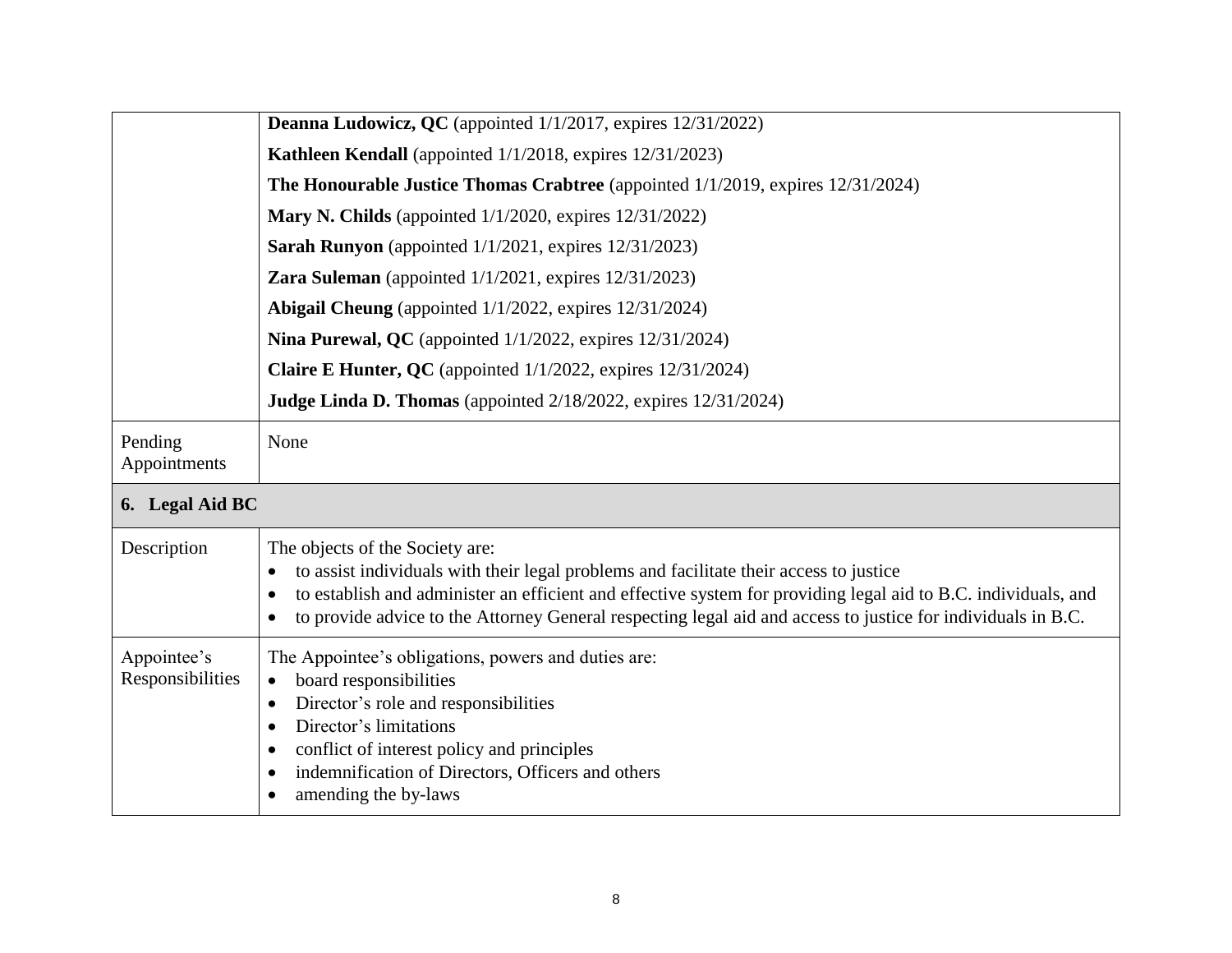<span id="page-13-0"></span>

| Contact<br>Information for<br>Inquiries | Legal Aid BC<br>$400 - 510$ Burrard Street<br>Vancouver, BC V6C 3A8                                                                                                                                                                                                                      | Phone: 604.601.6000<br>Fax: 604.601.6293 |
|-----------------------------------------|------------------------------------------------------------------------------------------------------------------------------------------------------------------------------------------------------------------------------------------------------------------------------------------|------------------------------------------|
| Current<br>Appointments                 | Karen Christiansen, CPA, FCA (appointed 06/08/2019, expires 06/07/2025)<br>Allan Seckel, QC (appointed 02/12/2020, expires 02/11/2023)<br><b>Phil Riddell, QC</b> (appointed $07/12/2021$ , expires $12/31/2023$ )<br><b>Brad Daisley</b> (appointed 09/07/2021, expires 09/06/2024)     |                                          |
| Pending<br>Appointments                 | None                                                                                                                                                                                                                                                                                     |                                          |
|                                         | 7. Land Title and Survey Authority ("LTSA") Board of Directors                                                                                                                                                                                                                           |                                          |
| Description                             | The objects of the Board are:<br>to manage, operate and maintain the land title and survey systems of British Columbia,<br>to facilitate the execution of Crown grants, and<br>$\bullet$<br>to carry on other necessary or advisable activities related to land title or survey systems. |                                          |
| Appointee's<br>Responsibilities         | The Appointee's obligations, powers and duties are:<br>board powers<br>Directors' and Officers' duties<br>$\bullet$<br>Directors' remuneration<br>$\bullet$<br>Director's duty to manage<br>$\bullet$<br>indemnification of Directors<br>discloser of conflicts of interest              |                                          |
| Contact<br>Information for<br>Inquiries | Land Title and Survey Authority Corporate Office<br>Suite 200<br>1321 Blanshard Street<br>Victoria, BC<br><b>V8W 9J3</b>                                                                                                                                                                 | Phone: 250.387.7280<br>Fax: 250.387.1830 |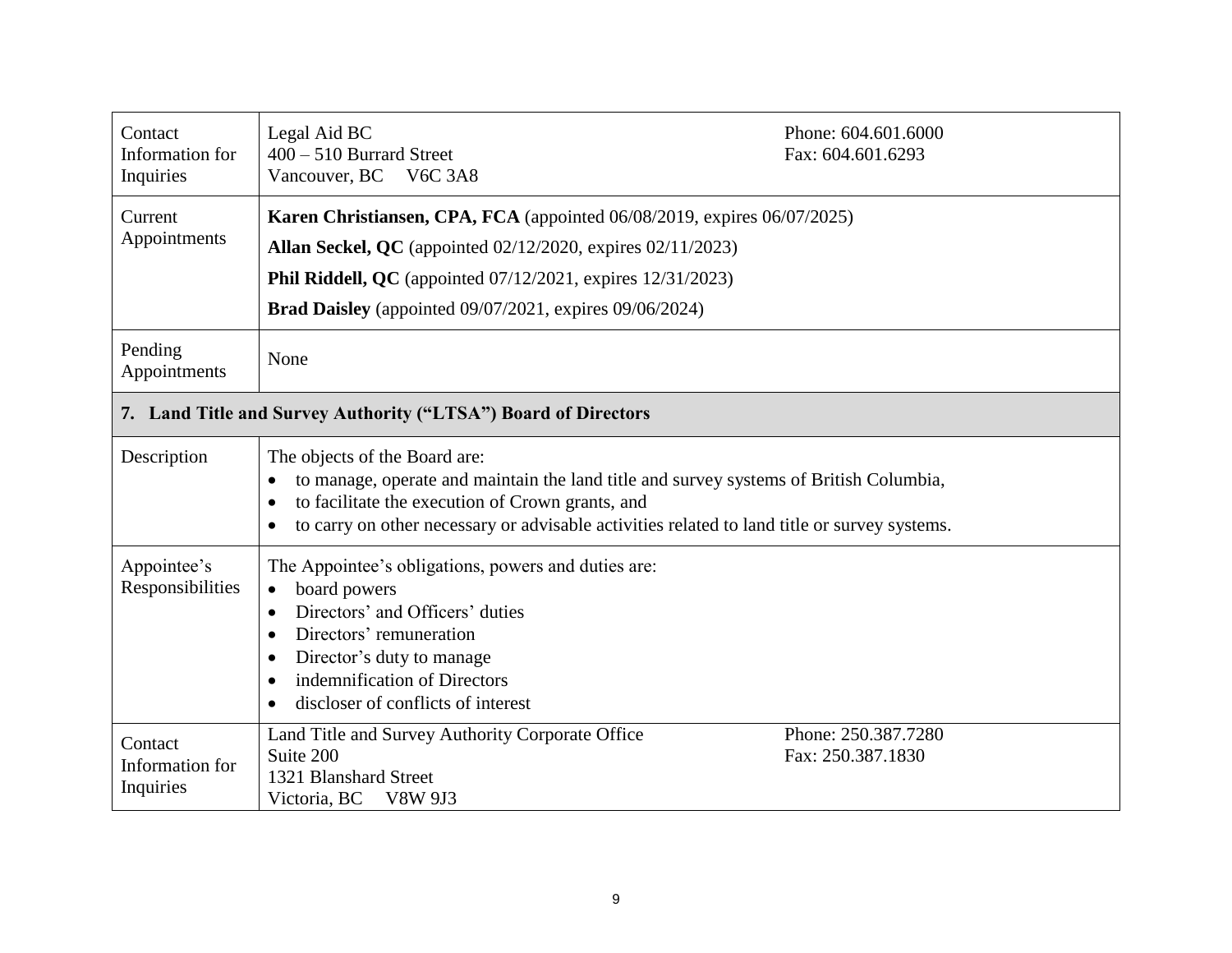<span id="page-14-0"></span>

| Current<br>Appointments                 | Scott Smythe (appointed 4/1/2017, expires 3/31/2023)<br><b>Patrick Julian</b> (appointed 4/1/2018, expires 3/31/2024)                                                                                                                                                                                                                                                                                                                                                                                                                                                                                                                                                                                                                                                                                                                                                                                                                                                                                                          |                                                                                                                            |
|-----------------------------------------|--------------------------------------------------------------------------------------------------------------------------------------------------------------------------------------------------------------------------------------------------------------------------------------------------------------------------------------------------------------------------------------------------------------------------------------------------------------------------------------------------------------------------------------------------------------------------------------------------------------------------------------------------------------------------------------------------------------------------------------------------------------------------------------------------------------------------------------------------------------------------------------------------------------------------------------------------------------------------------------------------------------------------------|----------------------------------------------------------------------------------------------------------------------------|
| Pending<br>Appointments                 | None                                                                                                                                                                                                                                                                                                                                                                                                                                                                                                                                                                                                                                                                                                                                                                                                                                                                                                                                                                                                                           |                                                                                                                            |
|                                         | 8. Canadian Bar Association of British Columbia Branch ("CBABC") Provincial Council                                                                                                                                                                                                                                                                                                                                                                                                                                                                                                                                                                                                                                                                                                                                                                                                                                                                                                                                            |                                                                                                                            |
| Description                             | The objects of the Council are to:<br>carry out the objects of the CBA;<br>enter into arrangements with the Law Society of British Columbia for the assumption by the CBABC of such<br>non-statutory functions of the Law Society of British Columbia as may be appropriate;<br>participate in and promote law reform;<br>promote the interests of the members of the CBABC;<br>$\bullet$<br>support CBABC members' professional education;<br>provide a voice for the legal profession;<br>provide services to the members;<br>$\bullet$<br>promote inclusiveness and diversity in the law schools, the CBABC and the profession;<br>enhance communications with the membership;<br>$\bullet$<br>promote and enhance the image of lawyers; and<br>$\bullet$<br>work for the total elimination from the legal profession of discrimination on the basis of race, colour,<br>ancestry, place of origin, religion, marital status, family status, physical or irrelevant mental disability, sex,<br>sexual orientation, and age. |                                                                                                                            |
| Appointee's<br>Responsibilities         | The Appointee's obligations, powers and duties are:<br>Non-voting liaison.<br>$\bullet$                                                                                                                                                                                                                                                                                                                                                                                                                                                                                                                                                                                                                                                                                                                                                                                                                                                                                                                                        |                                                                                                                            |
| Contact<br>Information for<br>Inquiries | The Canadian Bar Association, BC Branch<br>10th Floor, 845 Cambie Street<br>Vancouver, BC V6B 5T3                                                                                                                                                                                                                                                                                                                                                                                                                                                                                                                                                                                                                                                                                                                                                                                                                                                                                                                              | Phone: 604.687.3404<br>Toll Free: 888.687.3404<br>Fax: 604.669.9601<br>Toll Free Fax: 877.669.9601<br>Email: cha@bccba.org |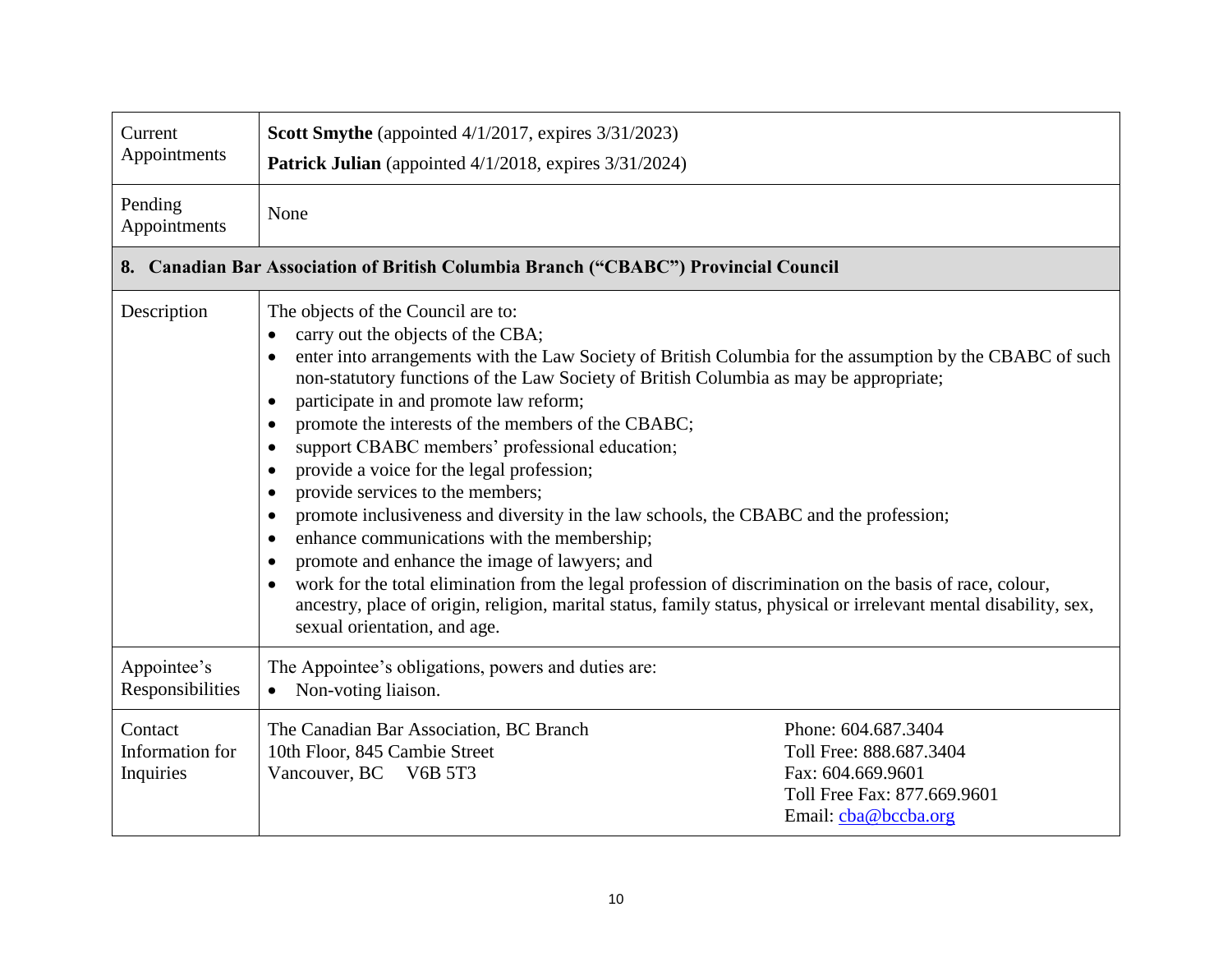<span id="page-15-0"></span>

| Current<br>Appointments                 | <b>Kevin Westell</b> (appointed 07/06/2021, expires 07/05/2022)                                                                                                                                                                                                                                                                                                                                                                                                                                                                                                                                                                           |                                   |
|-----------------------------------------|-------------------------------------------------------------------------------------------------------------------------------------------------------------------------------------------------------------------------------------------------------------------------------------------------------------------------------------------------------------------------------------------------------------------------------------------------------------------------------------------------------------------------------------------------------------------------------------------------------------------------------------------|-----------------------------------|
| Pending<br>Appointments                 | None                                                                                                                                                                                                                                                                                                                                                                                                                                                                                                                                                                                                                                      |                                   |
| 9.                                      | <b>Provincial Judicial Council</b>                                                                                                                                                                                                                                                                                                                                                                                                                                                                                                                                                                                                        |                                   |
| Description                             | The object of the Council is to improve the quality of judicial service, and its functions including the following:<br>considering proposed Lieutenant Governor in Council appointments of judges and justices;<br>conducting inquiries respecting judges and justices;<br>$\bullet$<br>considering proposals for improving the judicial services of the court;<br>continuing the education of judges and organizing conferences of judges;<br>preparing and revising, in consultation with the judges, a code of ethics for the judiciary;<br>reporting to the Attorney General on the matters the Attorney General considers necessary. |                                   |
| Appointee's<br>Responsibilities         | The Appointee's obligations, powers and duties are:<br>Council members' remuneration:<br>exercising powers of and acting on behalf of the Council<br>$\bullet$                                                                                                                                                                                                                                                                                                                                                                                                                                                                            |                                   |
| Contact<br>Information for<br>Inquiries | Provincial Court of British Columbia<br>Phone: 604.660.2864<br>Office of the Chief Judge<br>Fax: 604.660.1108<br>P.O. Box 10287, Pacific Centre<br>Vancouver, BC V7Y 1E8                                                                                                                                                                                                                                                                                                                                                                                                                                                                  | Email: info@provincialcourt.bc.ca |
| Current<br>Appointments                 | <b>Lisa Hamilton, QC</b> (appointed $1/1/2022$ )                                                                                                                                                                                                                                                                                                                                                                                                                                                                                                                                                                                          |                                   |
| Pending<br>Appointments                 | None                                                                                                                                                                                                                                                                                                                                                                                                                                                                                                                                                                                                                                      |                                   |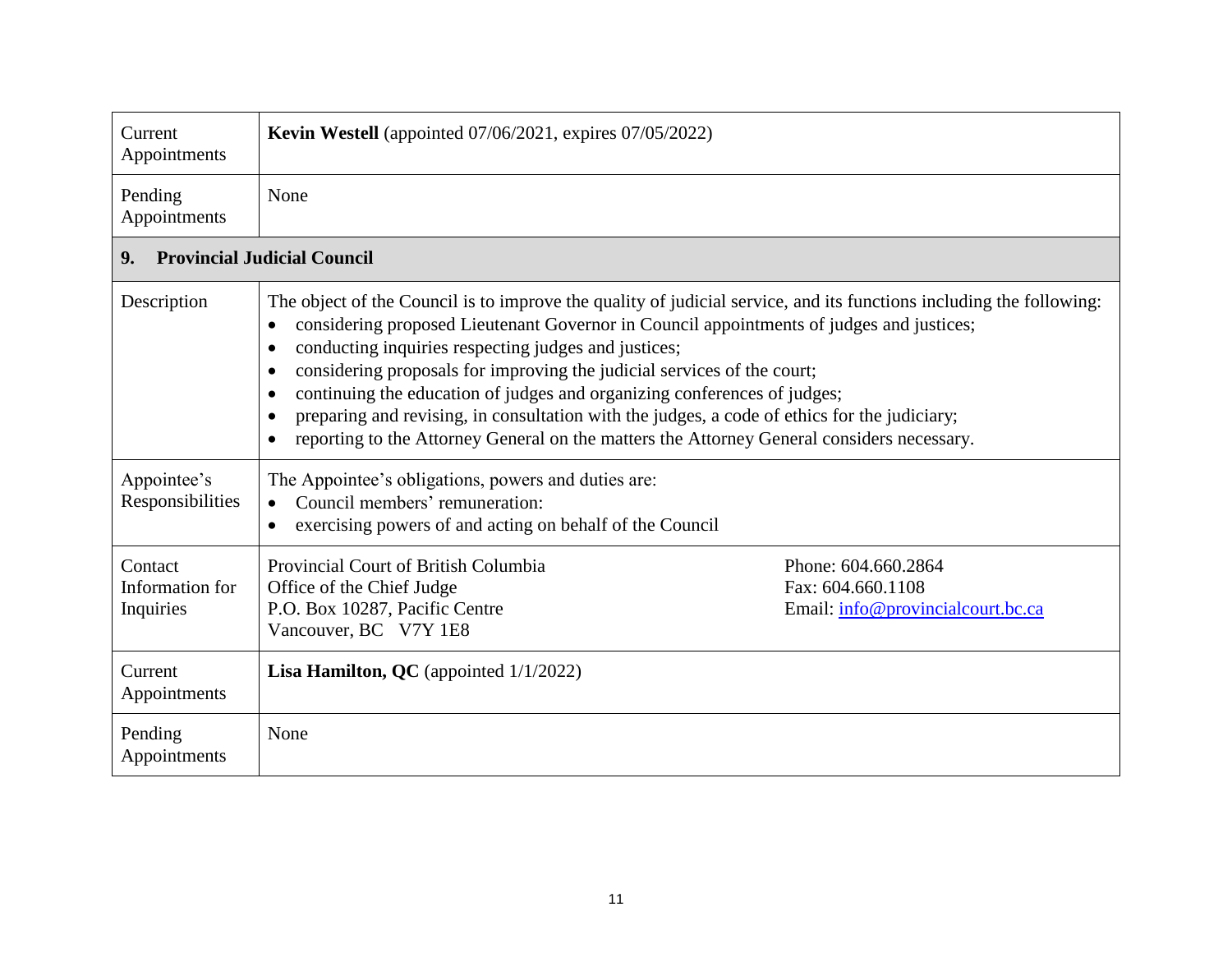<span id="page-16-0"></span>

|                                         | 10. Committee on Relations with the Judiciary                                                                                                                                                                                                                  |                                                                                                                                                                                                                                                                                                                                                                                                                                                                                                                                                                                                                                                                                           |
|-----------------------------------------|----------------------------------------------------------------------------------------------------------------------------------------------------------------------------------------------------------------------------------------------------------------|-------------------------------------------------------------------------------------------------------------------------------------------------------------------------------------------------------------------------------------------------------------------------------------------------------------------------------------------------------------------------------------------------------------------------------------------------------------------------------------------------------------------------------------------------------------------------------------------------------------------------------------------------------------------------------------------|
| Description                             | The objects of the Committee include that:<br>circumstances to provide advice and assistance to the lawyer, in accordance with the 1997 protocol<br>$\bullet$<br>$\bullet$<br>matter informally with the appropriate Chief Justice or Chief Judge.             | The services of an independent panel of senior and respected barristers should be available to judges in such<br>No judge or lawyer is bound to avail themselves of the services of the CRJ – participation is voluntary.<br>The special panel is also available to give advice and assistance to a lawyer who feels that a judge's conduct<br>has been inappropriate. The panel may advise on whether or not to proceed to a complaint and may canvass<br>the options of making a complaint to the appropriate judicial council, raising as a legal issue in the trial<br>whether the judge's actions manifest a bias against the lawyer's client or asking the Law Society to raise the |
| Appointee's<br>Responsibilities         | The Appointee's obligations, powers and duties are:<br>CRJ members act independently of the Law Society in carrying out the terms of the 1997 Protocol<br>$\bullet$<br>$\bullet$<br>effectiveness of the 1997 Protocol and the CRJ, but not on specific cases. | CRJ members should expect to be requested to report to the Law Society from time to time on the general                                                                                                                                                                                                                                                                                                                                                                                                                                                                                                                                                                                   |
| Contact<br>Information for<br>Inquiries | c/o Law Society of British Columbia<br>Attn: Avalon Bourne<br>Manager, Governance & Board Relations<br>845 Cambie Street<br>Vancouver, BC V6B 4Z9                                                                                                              | Phone: 604.443.5706<br>Fax: 604.669.5232<br>Email: ABourne@lsbc.org                                                                                                                                                                                                                                                                                                                                                                                                                                                                                                                                                                                                                       |
| Current<br>Appointments                 | Ian Donaldson, QC (appointed 9/27/2011)<br><b>J. Kenneth McEwan, QC</b> (appointed 9/27/2011)<br>Dinyar Marzban, QC (appointed 9/27/2011)                                                                                                                      |                                                                                                                                                                                                                                                                                                                                                                                                                                                                                                                                                                                                                                                                                           |
| Pending<br>Appointments                 | None                                                                                                                                                                                                                                                           |                                                                                                                                                                                                                                                                                                                                                                                                                                                                                                                                                                                                                                                                                           |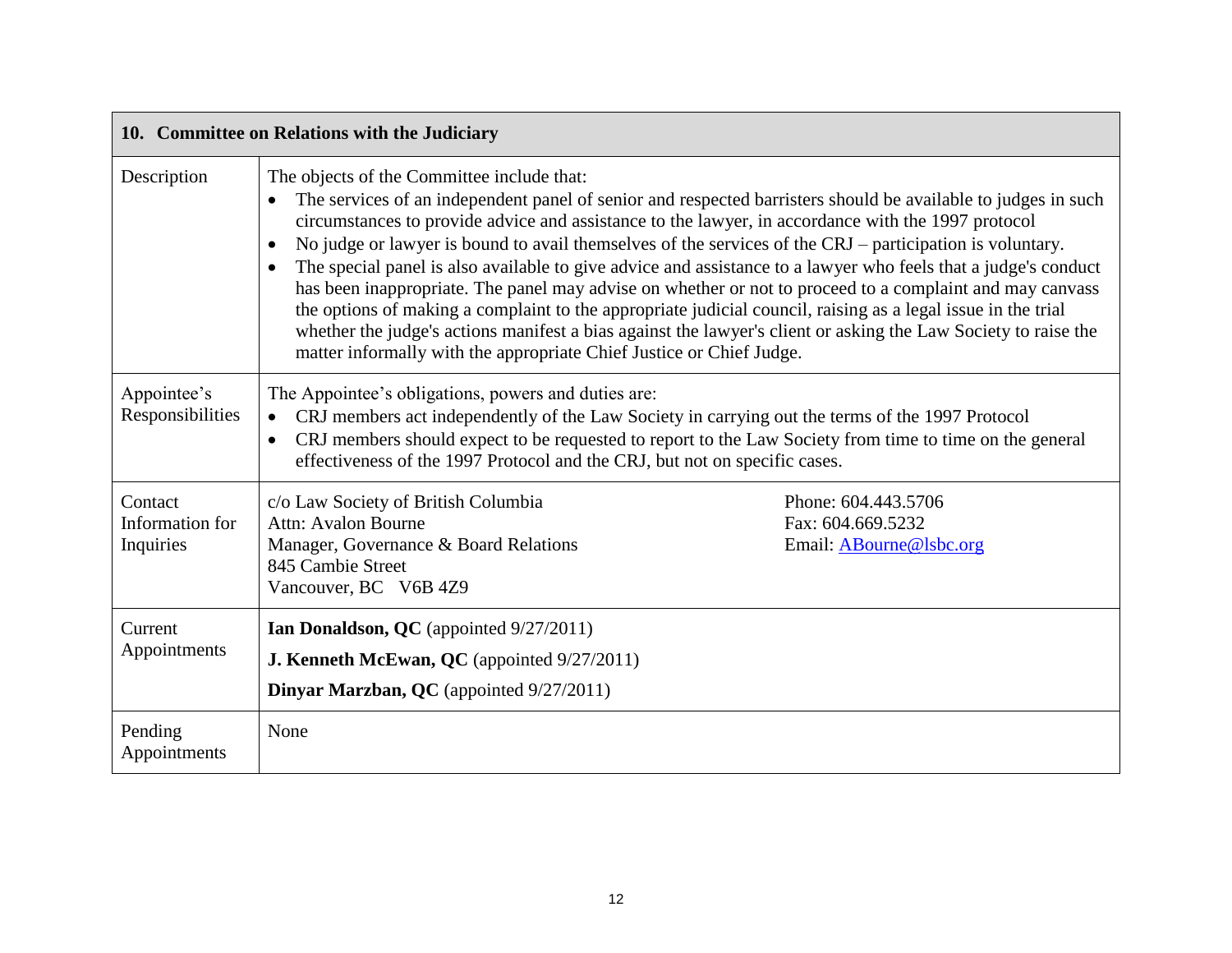<span id="page-17-1"></span><span id="page-17-0"></span>

|                                         | 11. Federal Judicial Advisory Committee for British Columbia                                                                                                                                                                                                                                                                                                                                                                                                                                                                                                                                                                                              |                                                                                                      |
|-----------------------------------------|-----------------------------------------------------------------------------------------------------------------------------------------------------------------------------------------------------------------------------------------------------------------------------------------------------------------------------------------------------------------------------------------------------------------------------------------------------------------------------------------------------------------------------------------------------------------------------------------------------------------------------------------------------------|------------------------------------------------------------------------------------------------------|
| Description                             | The object of the Committee is to assess the qualifications of the lawyers who apply for federal judicial<br>appointments. Candidates are assessed by the regional advisory committee established for the judicial district of<br>their practice or occupation, or by the committee judged most appropriate by the Commissioner for Federal<br><b>Judicial Affairs</b>                                                                                                                                                                                                                                                                                    |                                                                                                      |
| Appointee's<br>Responsibilities         | The Appointee's obligations, powers and duties are to assess the qualifications of the lawyers who apply for<br>federal judicial appointments.                                                                                                                                                                                                                                                                                                                                                                                                                                                                                                            |                                                                                                      |
| Contact<br>Information for<br>Inquiries | Judicial Appointments Secretariat<br>Office of the Commissioner for Federal Judicial Affairs Canada<br>99 Metcalfe Street, 8th floor<br>Ottawa, Ontario K1A 1E3                                                                                                                                                                                                                                                                                                                                                                                                                                                                                           | Phone: 613.992.9400<br>Toll Free: 877.583.4266<br>Fax: 613.941.0607<br>Email: jacs-snm@fja-cmf.gc.ca |
| Current<br>Appointments                 | Jean P. Whittow, QC (appointed 06/19/2019)                                                                                                                                                                                                                                                                                                                                                                                                                                                                                                                                                                                                                |                                                                                                      |
| Pending<br>Appointments                 | None                                                                                                                                                                                                                                                                                                                                                                                                                                                                                                                                                                                                                                                      |                                                                                                      |
|                                         | 12. Provincial Court Family Rules Project Working Group                                                                                                                                                                                                                                                                                                                                                                                                                                                                                                                                                                                                   |                                                                                                      |
| Description                             | The objects of the Working Group are to:<br>consider ways to improve the provincial court process for people bringing their family disputes to the court<br>to provide them with timely decisions;<br>consider ways to simplify the provincial court process to make it easier for people bringing their family<br>disputes to the court to understand and navigate;<br>consider structures, technology and processes designed to streamline the court process and use court time<br>$\bullet$<br>most efficiently; and<br>consider court rules, procedures and forms required to implement a more efficient and effective court<br>$\bullet$<br>process. |                                                                                                      |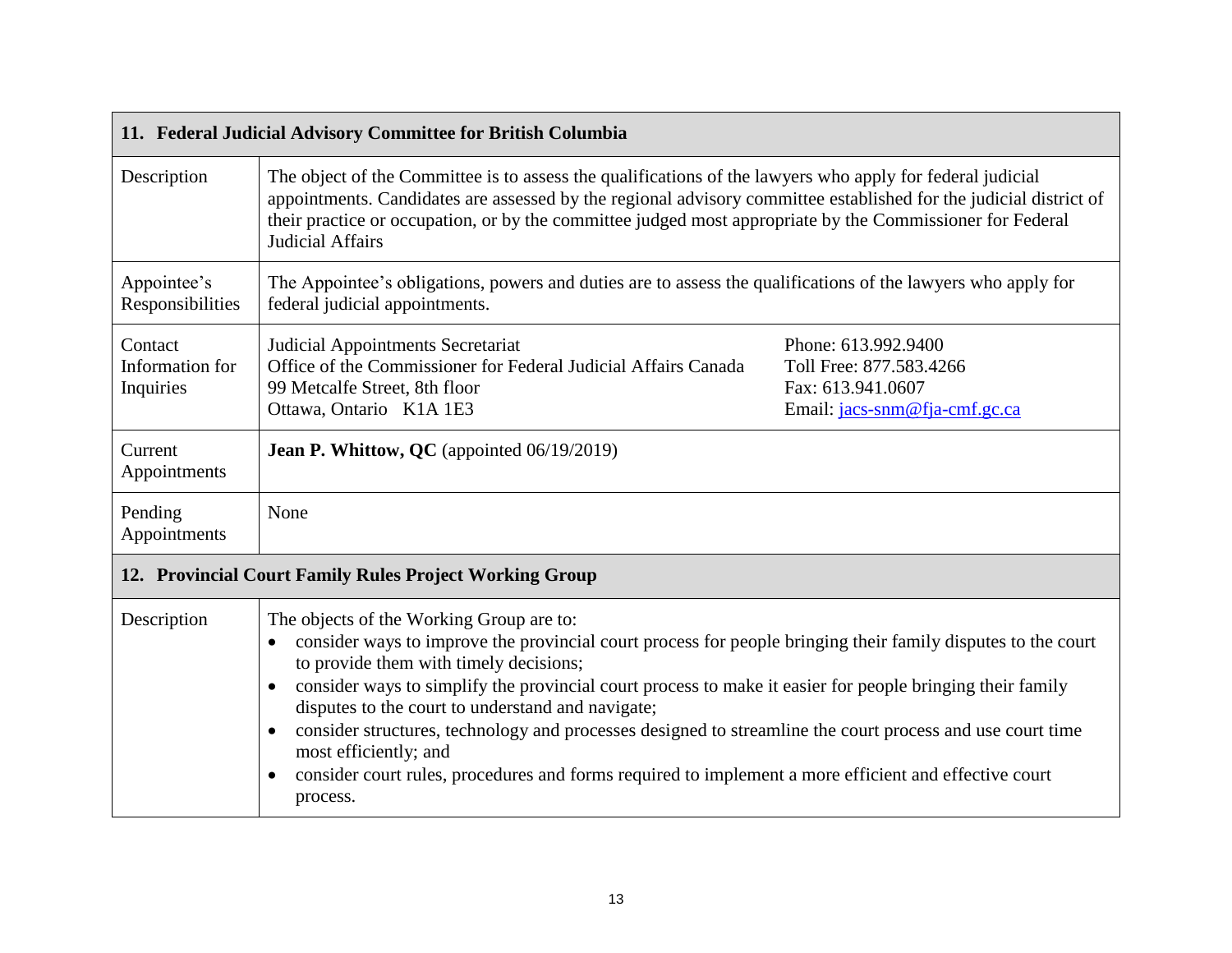<span id="page-18-0"></span>

| Appointee's<br>Responsibilities         | The Appointee's obligations, powers and duties are to examine research and undertake the analysis and<br>consultation necessary to develop recommendations on new processes and corresponding family court rules for<br>the Provincial Court.                                                                                                                                               |                                                       |
|-----------------------------------------|---------------------------------------------------------------------------------------------------------------------------------------------------------------------------------------------------------------------------------------------------------------------------------------------------------------------------------------------------------------------------------------------|-------------------------------------------------------|
| Contact<br>Information for<br>Inquiries | Nancy Carter<br><b>Executive Director</b><br>Civil Policy and Legislation Office<br><b>Justice Services Branch</b><br>Ministry of Justice                                                                                                                                                                                                                                                   | Phone: 250.356.6182<br>E-mail: Nancy.Carter@gov.bc.ca |
| Current<br>Appointments                 | <b>Lisa Hamilton, QC</b> (appointed $2/1/2016$ )                                                                                                                                                                                                                                                                                                                                            |                                                       |
| Pending<br>Appointments                 | None                                                                                                                                                                                                                                                                                                                                                                                        |                                                       |
|                                         | 13. Land Title and Survey Authority Stakeholder Advisory Committee                                                                                                                                                                                                                                                                                                                          |                                                       |
|                                         |                                                                                                                                                                                                                                                                                                                                                                                             |                                                       |
| Description                             | The object of the Committee is to provide advice or recommendations to the board and the chief executive<br>officer on the operations of the LTSA, including advice or recommendations on the effectiveness of and<br>improvements to the activities, programs, services and special projects of the LTSA and on any other matter<br>requested by the board or the chief executive officer. |                                                       |
| Appointee's<br>Responsibilities         | The Appointee's obligations, powers and duties are to provide advice or recommendations to the board and the<br>chief executive officer on the operations of the LTSA.                                                                                                                                                                                                                      |                                                       |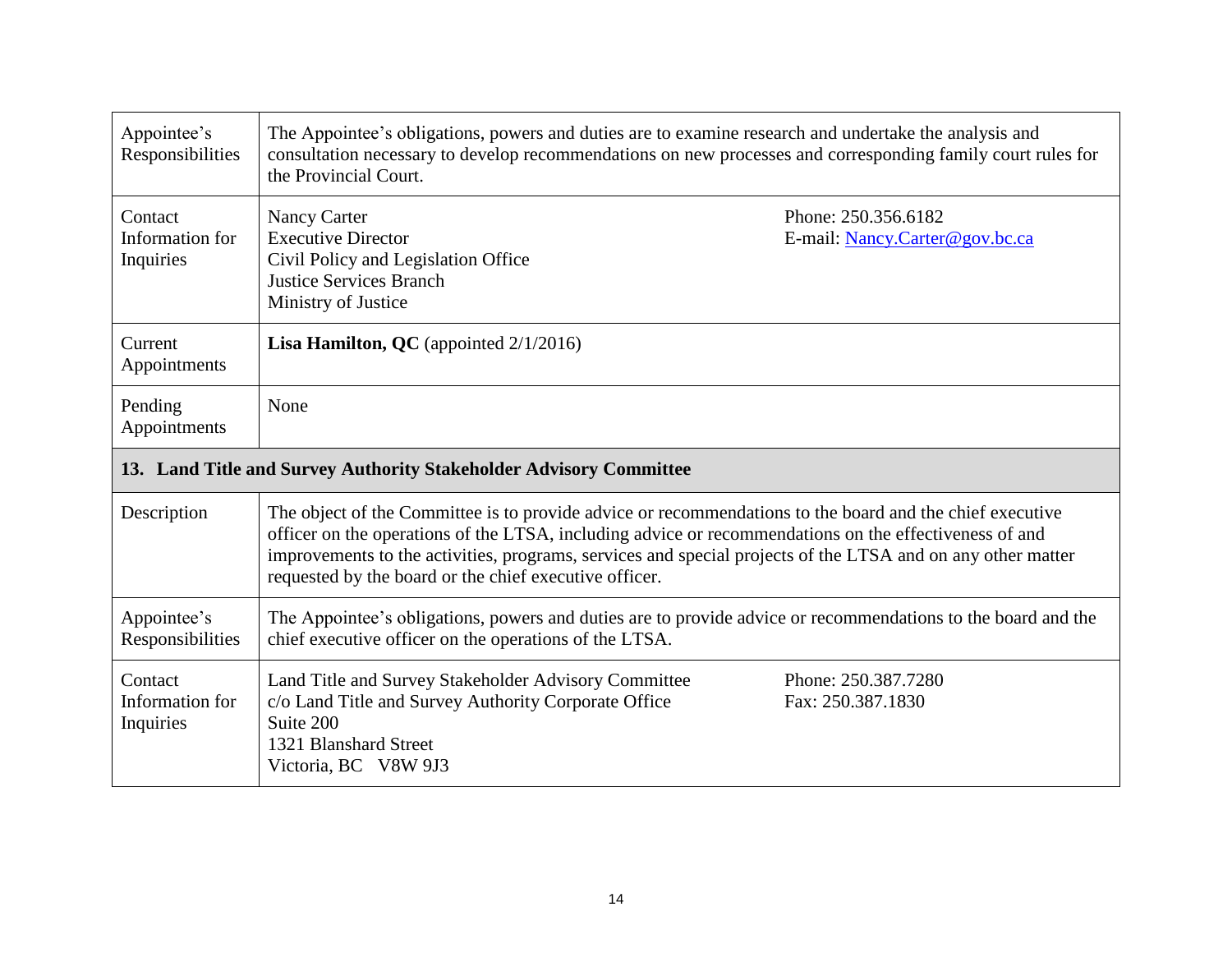<span id="page-19-0"></span>

| Current<br>Appointments                         | <b>Edward Wilson</b> (appointed 8/1/2013)                                                                                                                                                                                                                                                                                                                                                                                                                                         |  |  |  |
|-------------------------------------------------|-----------------------------------------------------------------------------------------------------------------------------------------------------------------------------------------------------------------------------------------------------------------------------------------------------------------------------------------------------------------------------------------------------------------------------------------------------------------------------------|--|--|--|
| Pending<br>Appointments                         | None                                                                                                                                                                                                                                                                                                                                                                                                                                                                              |  |  |  |
| 14. Building Board of Appeal, City of Vancouver |                                                                                                                                                                                                                                                                                                                                                                                                                                                                                   |  |  |  |
| Description                                     | The object of the Board is to hear appeals of any decision of the City Building Inspector (Director of Permits<br>and Licenses) in respect of interpretation of the By-law, use of new methods of construction or materials,<br>determination of extent of upgrading existing buildings, determination of an unsafe condition, determination of<br>extent of building upgrading affected by Change of Occupancy and reasons for revoking a permit.                                |  |  |  |
| Appointee's<br>Responsibilities                 | The Appointee's obligations, powers and duties include hearing appeals of any decision of the City Building<br>Inspector (Director of Permits and Licenses) in respect of interpretation of the By-law, use of new methods of<br>construction or materials, determination of extent of upgrading existing buildings, determination of an unsafe<br>condition, determination of extent of building upgrading affected by Change of Occupancy and reasons for<br>revoking a permit. |  |  |  |
| Contact<br>Information for<br>Inquiries         | <b>Chief Building Official</b><br>Phone: 604.873.7524<br><b>Community Services Group</b><br>Email: patrick.ryan@vancouver.ca<br>City of Vancouver<br>453 West 12th Avenue<br>Vancouver, BC V5Y 1V4                                                                                                                                                                                                                                                                                |  |  |  |
| Current<br>Appointments                         | Michael Morgan (appointed 2/1/2018)                                                                                                                                                                                                                                                                                                                                                                                                                                               |  |  |  |
| Pending<br>Appointments                         | None                                                                                                                                                                                                                                                                                                                                                                                                                                                                              |  |  |  |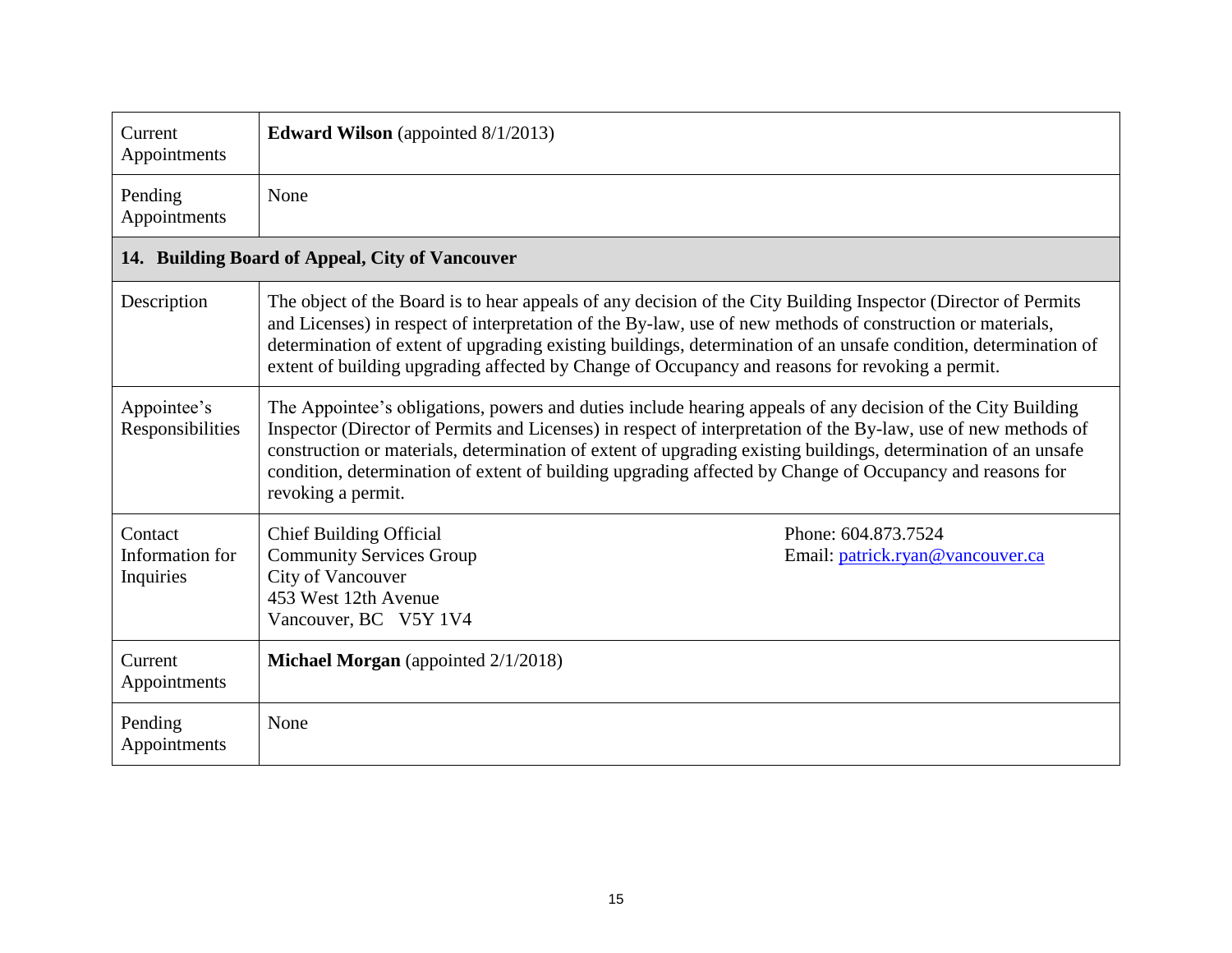<span id="page-20-0"></span>

| 15. Hamber Foundation Board of Governors |                                                                                                                                                                                                                                                                                                                                                                                                                                                                                                                                                                                                                                                                                                                                                                                                                                                                                                                                                                                                                                                                                                                                                                                                                                                                                                                                                                                                                                                                                                                                                                                                                                                                                                                                                                            |                                          |  |  |
|------------------------------------------|----------------------------------------------------------------------------------------------------------------------------------------------------------------------------------------------------------------------------------------------------------------------------------------------------------------------------------------------------------------------------------------------------------------------------------------------------------------------------------------------------------------------------------------------------------------------------------------------------------------------------------------------------------------------------------------------------------------------------------------------------------------------------------------------------------------------------------------------------------------------------------------------------------------------------------------------------------------------------------------------------------------------------------------------------------------------------------------------------------------------------------------------------------------------------------------------------------------------------------------------------------------------------------------------------------------------------------------------------------------------------------------------------------------------------------------------------------------------------------------------------------------------------------------------------------------------------------------------------------------------------------------------------------------------------------------------------------------------------------------------------------------------------|------------------------------------------|--|--|
| Description                              | The objects of the Board are:<br>to receive, hold, distribute, and, as provided in the By-laws, to invest and reinvest contributions from donors<br>for the inauguration, maintenance and support of charitable work and charitable institutions within the<br>Province of British Columbia.<br>to maintain and support charitable organizations and charitable institutions coming within the scope of the<br>following definition, that is to say:<br>any charitable organization carrying on its activities in British Columbia;<br>$\circ$<br>any special relief organization which carries on activities in British Columbia; set up and<br>$\circ$<br>administered by and under the direction of the Government of Canada or the Government of any<br>Province of Canada or any Municipal authority in Canada and in particular any such organization<br>whose objects include the alleviation of human suffering.<br>to make grants for the purpose of establishing, maintaining and supporting scholarships, bursaries,<br>professorships, lectureships, loan funds and other forms of assistance, to:<br>any degree-granting university or college in British Columbia operating under a charter from the<br>$\circ$<br>Crown or appropriate legislation enacted by the Parliament of Canada or of any Province thereof;<br>any charitable organization carrying on its principal charitable activities<br>$\circ$<br>to establish, maintain and support scholarships, open to any student having the required university or college<br>entrance qualifications for entrance to any degree-granting university or college operating under a charter<br>from the Crown, or appropriate legislation enacted by the Parliament of Canada or of any Province thereof. |                                          |  |  |
| Appointee's<br>Responsibilities          | The Appointee's obligations, powers and duties are:<br>promoting purposes of Hamber Foundation and avoiding personal gain<br>$\bullet$<br>exercising powers of and acting on behalf of the Society                                                                                                                                                                                                                                                                                                                                                                                                                                                                                                                                                                                                                                                                                                                                                                                                                                                                                                                                                                                                                                                                                                                                                                                                                                                                                                                                                                                                                                                                                                                                                                         |                                          |  |  |
| Contact<br>Information for<br>Inquiries  | <b>Hamber Foundation</b><br>18th Floor<br>700 West Georgia St.<br><b>Toronto Dominion Tower</b><br>PO Box 10083, Pacific Centre<br>Vancouver, BC V7Y 1B6                                                                                                                                                                                                                                                                                                                                                                                                                                                                                                                                                                                                                                                                                                                                                                                                                                                                                                                                                                                                                                                                                                                                                                                                                                                                                                                                                                                                                                                                                                                                                                                                                   | Phone: 604.659.7448<br>Fax: 604.659.7469 |  |  |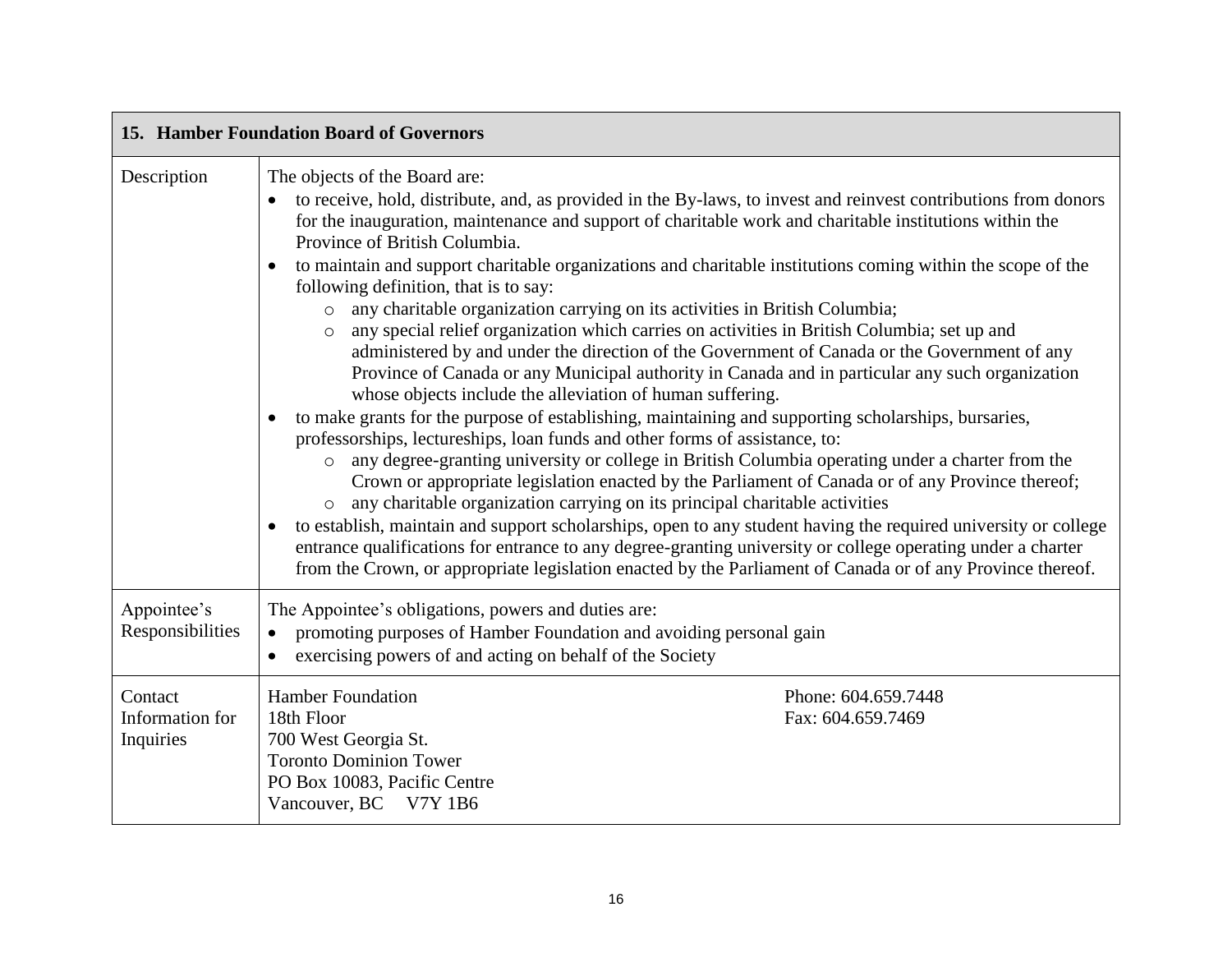<span id="page-21-0"></span>

| Current                                            | Paul Barbeau (appointed 3/1/2018, expires 2/28/2024)                                                                                                                                                                                                                                                                                                                                                                                                                                                                                                                                                                                                                                                                                                                                                       |  |  |  |
|----------------------------------------------------|------------------------------------------------------------------------------------------------------------------------------------------------------------------------------------------------------------------------------------------------------------------------------------------------------------------------------------------------------------------------------------------------------------------------------------------------------------------------------------------------------------------------------------------------------------------------------------------------------------------------------------------------------------------------------------------------------------------------------------------------------------------------------------------------------------|--|--|--|
| Appointments                                       | Greg Allen (appointed $3/1/2021$ , expires $2/29/2024$ )                                                                                                                                                                                                                                                                                                                                                                                                                                                                                                                                                                                                                                                                                                                                                   |  |  |  |
| Pending<br>Appointments                            | None                                                                                                                                                                                                                                                                                                                                                                                                                                                                                                                                                                                                                                                                                                                                                                                                       |  |  |  |
| 16. Vancouver Airport Authority Board of Directors |                                                                                                                                                                                                                                                                                                                                                                                                                                                                                                                                                                                                                                                                                                                                                                                                            |  |  |  |
| Description                                        | The objects of the Board are:<br>to acquire all of or an interest in property comprising the Vancouver International Airport and other airports<br>of the lower mainland, by lease or other form of transfer<br>to undertake the management and operation of YVR et al. in efficient manner and safe manner for the<br>benefit of the public<br>to undertake the development of the land at YVR et al. to make them compatible with air transport activities<br>$\bullet$<br>to generate, suggest and participate in economic development projects etc. intended to expand B.C.'s<br>transportation facilities and generate economic activity in all areas compatible with air transportation and,<br>to assemble information, advise on and otherwise contribute to the advancement of air transportation |  |  |  |
| Appointee's<br>Responsibilities                    | The Appointee's obligations, powers and duties are:<br>promoting objects of Vancouver Airport Authority and avoiding personal gain<br>exercising powers of and acting on behalf of the Authority<br>$\bullet$<br>amending constitution and by-laws                                                                                                                                                                                                                                                                                                                                                                                                                                                                                                                                                         |  |  |  |
| Contact<br>Information for<br>Inquiries            | Phone: 604.276.6500<br><b>Vancouver Airport Authority</b><br>PO Box 23750<br>Fax: 604.276.6505<br>Richmond, BC<br><b>V7B 1Y7</b>                                                                                                                                                                                                                                                                                                                                                                                                                                                                                                                                                                                                                                                                           |  |  |  |
| Current<br>Appointments                            | <b>Ken M. Kramer, QC</b> (nominated 05/29/2020, expires 05/29/2023)                                                                                                                                                                                                                                                                                                                                                                                                                                                                                                                                                                                                                                                                                                                                        |  |  |  |
| Pending<br>Appointments                            | None                                                                                                                                                                                                                                                                                                                                                                                                                                                                                                                                                                                                                                                                                                                                                                                                       |  |  |  |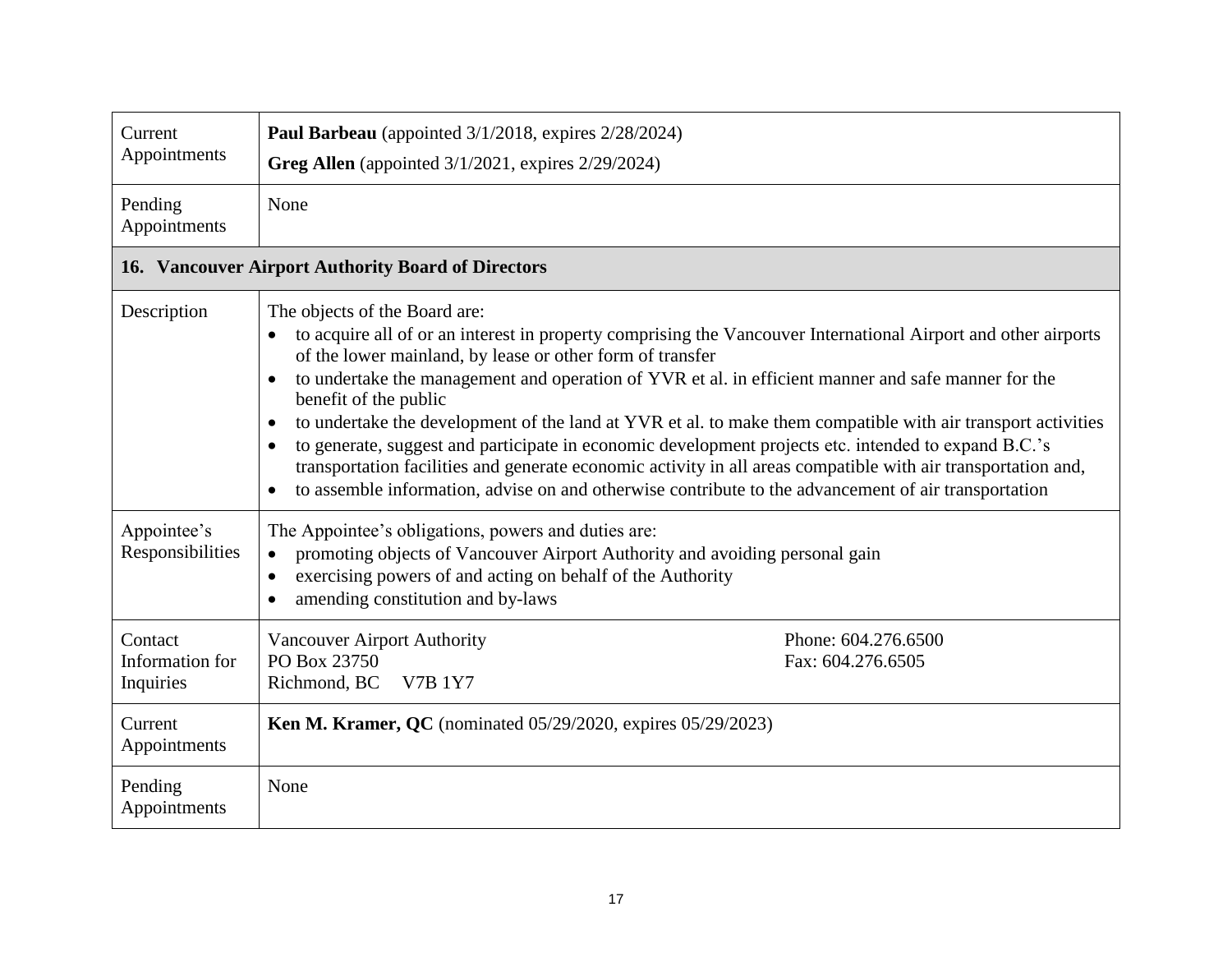<span id="page-22-1"></span><span id="page-22-0"></span>

| 17. Vancouver Foundation Board of Directors                         |                                                                                                                                                                                                                                                                                                                                                                                                                                                                                                                                                                                                                                                                                                                             |                                                                                |  |  |
|---------------------------------------------------------------------|-----------------------------------------------------------------------------------------------------------------------------------------------------------------------------------------------------------------------------------------------------------------------------------------------------------------------------------------------------------------------------------------------------------------------------------------------------------------------------------------------------------------------------------------------------------------------------------------------------------------------------------------------------------------------------------------------------------------------------|--------------------------------------------------------------------------------|--|--|
| Description                                                         | The objects of the Foundation are:<br>to provide care for needy men, women and children, and in particular the sick, aged, destitute and helpless;<br>$\bullet$<br>to promote educational advancement and scientific or medical research for the increase of human knowledge<br>$\bullet$<br>and the alleviation of human suffering;<br>to better underprivileged or delinquent persons;<br>$\bullet$<br>to promote recreational activities and the conservation of human, natural and heritage resources;<br>$\bullet$<br>to provide for any other charitable purposes that the board considers contribute to the mental, moral, cultural<br>$\bullet$<br>and physical improvement of the inhabitants of British Columbia. |                                                                                |  |  |
| Appointee's<br>Responsibilities                                     | The Appointee's obligations, powers and duties are:<br>powers of the Board<br>indemnification of Directors and Officers<br>$\bullet$<br>amending by-laws<br>$\bullet$                                                                                                                                                                                                                                                                                                                                                                                                                                                                                                                                                       |                                                                                |  |  |
| Contact<br>Information for<br>Inquiries                             | <b>Vancouver Foundation</b><br>Suite 1200<br>555 West Hastings St.<br>Box 12132, Harbour Centre<br>Vancouver, BC V6B 4N6                                                                                                                                                                                                                                                                                                                                                                                                                                                                                                                                                                                                    | Phone: 604.688.2204<br>Fax: 604.688.4170<br>Email: info@vancouverfoundation.ca |  |  |
| Current<br>Appointments                                             | <b>Rita Andreone, QC</b> (nominated 5/1/2017, nomination renewed 5/1/2020, expires 4/30/2023)                                                                                                                                                                                                                                                                                                                                                                                                                                                                                                                                                                                                                               |                                                                                |  |  |
| Pending<br>Appointments                                             | None                                                                                                                                                                                                                                                                                                                                                                                                                                                                                                                                                                                                                                                                                                                        |                                                                                |  |  |
| 18. British Columbia Supreme Court Civil and Family Rules Committee |                                                                                                                                                                                                                                                                                                                                                                                                                                                                                                                                                                                                                                                                                                                             |                                                                                |  |  |
| Description                                                         | The objects of the Committee are:<br>To provide advice and make recommendations on changes to the Supreme Court Rules that are fair,<br>sustainable and have the public's confidence                                                                                                                                                                                                                                                                                                                                                                                                                                                                                                                                        |                                                                                |  |  |